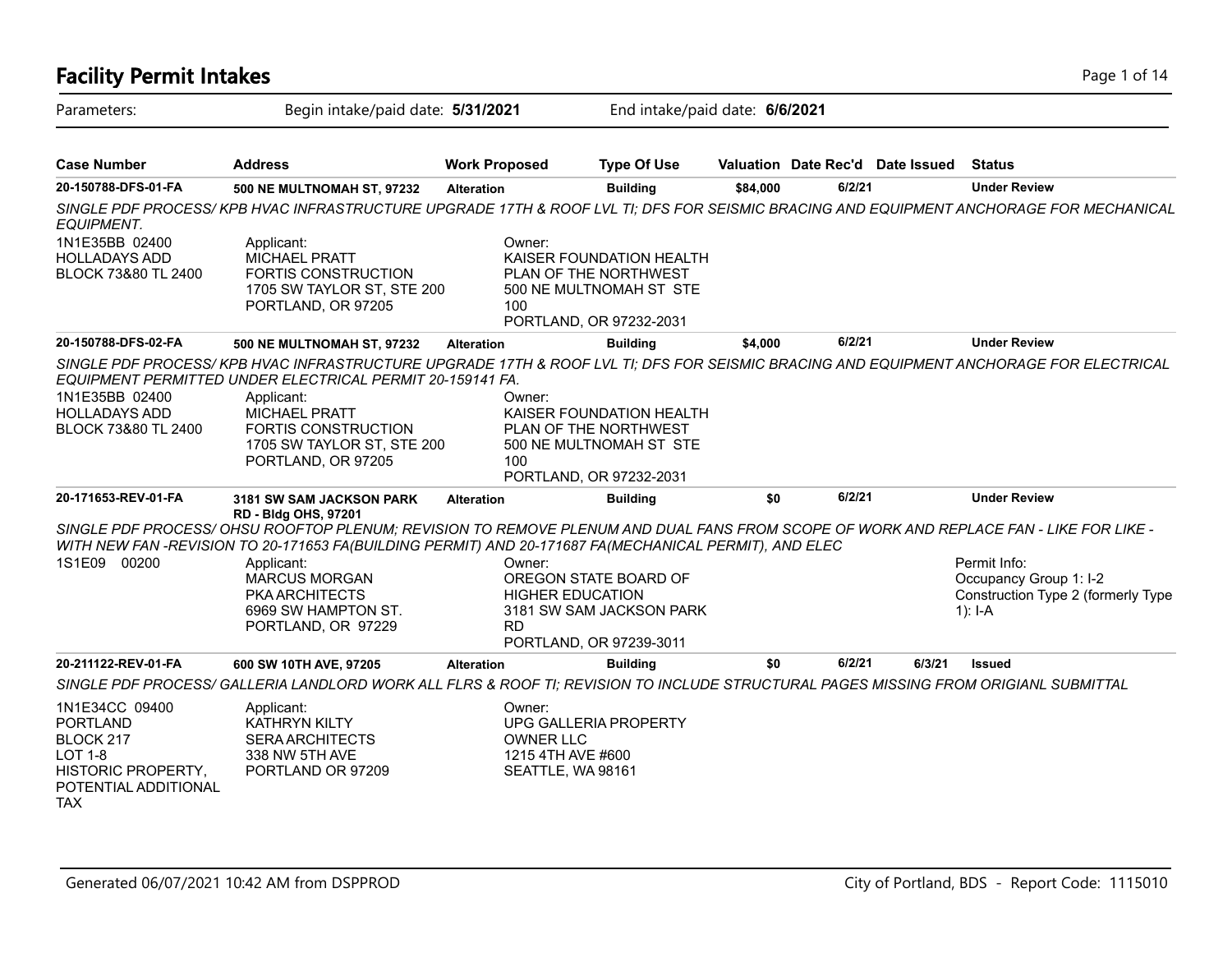## **Facility Permit Intakes** Page 2 of 14

| <b>Case Number</b>                                                         | <b>Address</b>                                                                                                                                                                    | <b>Work Proposed</b>     | <b>Type Of Use</b>                                                                       |                                      |                                                | Valuation Date Rec'd Date Issued | <b>Status</b>                                                                                                                       |
|----------------------------------------------------------------------------|-----------------------------------------------------------------------------------------------------------------------------------------------------------------------------------|--------------------------|------------------------------------------------------------------------------------------|--------------------------------------|------------------------------------------------|----------------------------------|-------------------------------------------------------------------------------------------------------------------------------------|
| 20-221219-DFS-02-FA                                                        | 12000 SW 49TH AVE, 97219                                                                                                                                                          | <b>Alteration</b>        | <b>Building</b>                                                                          | \$1,800                              | 6/2/21                                         |                                  | <b>Under Review</b>                                                                                                                 |
|                                                                            | SINGLE PDF PROCESS/ PCC SYLVANIA SCIENCE TECH BLDG 2ND FLR TI; DFS FOR SEISMIC BRACING OF PLUMBING                                                                                |                          |                                                                                          |                                      |                                                |                                  |                                                                                                                                     |
| 1S1E31D 00200                                                              | Applicant:<br><b>DAN BAPST</b><br><b>LEWIS BUILDS</b><br>550 SW 12TH AVE<br>PORTLAND OR 97205                                                                                     | Owner:                   | PORTLAND COMMUNITY<br><b>COLLEGE DISTRICT</b><br>PO BOX 19000<br>PORTLAND, OR 97280-0990 |                                      |                                                |                                  | Permit Info:<br>Occupancy Group 1: B<br>Construction Type 2 (formerly Type<br>$1$ : II-B                                            |
| 20-221219-DFS-03-FA                                                        | 12000 SW 49TH AVE, 97219                                                                                                                                                          | <b>Alteration</b>        | <b>Building</b>                                                                          | \$5,000                              | 6/2/21                                         |                                  | <b>Under Review</b>                                                                                                                 |
|                                                                            | SINGLE PDF PROCESS/ PCC SYLVANIA SCIENCE TECH BLDG 2ND FLR TI; DFS FOR FIRESTOPPING                                                                                               |                          |                                                                                          |                                      |                                                |                                  |                                                                                                                                     |
| 1S1E31D 00200                                                              | Applicant:<br><b>DAN BAPST</b><br><b>LEWIS BUILDS</b><br>550 SW 12TH AVE<br>PORTLAND OR 97205                                                                                     | Owner:                   | PORTLAND COMMUNITY<br><b>COLLEGE DISTRICT</b><br>PO BOX 19000<br>PORTLAND, OR 97280-0990 |                                      |                                                |                                  | Permit Info:<br>Occupancy Group 1: B<br>Construction Type 2 (formerly Type<br>$1$ : II-B                                            |
| 21-010726-DFS-01-FA                                                        | 7000 NE AIRPORT WAY, 97218                                                                                                                                                        | <b>Alteration</b>        | <b>Building</b>                                                                          | \$1.100                              | 6/2/21                                         |                                  | <b>Under Review</b>                                                                                                                 |
| SUSPENDED EQUIPMENT                                                        | SINGLE PDF PROCESS/PDX TERMINAL 1 TENANT RELOCATE (GROUP 6) MAIN CONCOURSE C & D ENPLANNING LEVEL; DFS FOR SEISMIC RESTRAINTS FOR                                                 |                          |                                                                                          |                                      |                                                |                                  |                                                                                                                                     |
| 1N2E08B 00400<br>SECTION 08 1N 2E<br>TL 400 7.39 ACRES<br>SEE SUB ACCOUNTS | Applicant:<br>MATT JOHNSTON<br><b>IES</b><br>28170 SW BOBERG RD<br>PORTLAND OR 97070                                                                                              | Owner:<br>PO BOX 3529    | PORT OF PORTLAND<br>PORTLAND, OR 97208-3529                                              |                                      |                                                |                                  | Permit Info:<br>Occupancy Group 1: A-3<br>Construction Type 2 (formerly Type<br>$1$ : I-A                                           |
| 21-052717-000-00-FA                                                        | 4001 SW CANYON RD, 97221                                                                                                                                                          | <b>Alteration</b>        | <b>Building</b>                                                                          | \$250,000                            | 6/2/21                                         |                                  | <b>Under Review</b>                                                                                                                 |
|                                                                            | SINGLE PDF PROCESS/ PRIMATE/CHIMPANZEE ENCLOSURE LADDERS; INSTALL ON CLIMING STRUCTURES 5 LADDERS IN 2 DIFFERENT HABITATS, SAFE ACCESS<br>FOR MAINTENANCE & CLEANING TO PLATFORMS |                          |                                                                                          |                                      |                                                |                                  |                                                                                                                                     |
| 1S1E05 01400<br>SECTION 05 1S 1E<br>TL 1400 60.69 ACRES                    | Applicant:<br><b>JIM MITCHELL</b><br>METRO/OREGON ZOO<br>4001 SW CANYON RD<br>PORTLAND, OR 97221                                                                                  | Owner:<br><b>TENANTS</b> | METRO - LEASED MULTIPLE<br>600 NE GRAND AVE<br>PORTLAND, OR 97232-2736                   | CCB - Contractor:<br>550 SW 12TH AVE | LEASE CRUTCHER LEWIS LLC<br>PORTLAND, OR 97205 |                                  |                                                                                                                                     |
| 21-052764-000-00-FA                                                        | 1 N CENTER COURT ST, 97227                                                                                                                                                        | <b>Alteration</b>        | <b>Building</b>                                                                          | \$130,000                            | 6/2/21                                         |                                  | <b>Under Review</b>                                                                                                                 |
|                                                                            | FACILITY NOT IN USE AND ALIGN WITH EGRESS REQUIREMENTS AND ELEC                                                                                                                   |                          |                                                                                          |                                      |                                                |                                  | SINGLE PDF PROCESS/MODA PARKING GARAGE EXITING RENOVATION; RENOVATION TO PARKING GARAGE EXITING TO ALLOW OWNER TO SECURE AREAS WHEN |
| 1N1E34AB 00700                                                             | Applicant:<br><b>JOSH PETERSON</b><br><b>GBD ARCHITECTS</b><br>1120 NW COUCH ST. SUITE 300<br>PORTLAND, OR 97209                                                                  | Owner:                   | PORTLAND CITY OF<br>1 N CENTER CT #150<br>PORTLAND, OR 97227-2104                        | Primary Contractor:<br><b>TO BID</b> |                                                |                                  | Permit Info:<br>Occupancy Group 1: A-<br>4 Assembly - arena<br>Construction Type 2 (formerly Type<br>$1$ : I-A                      |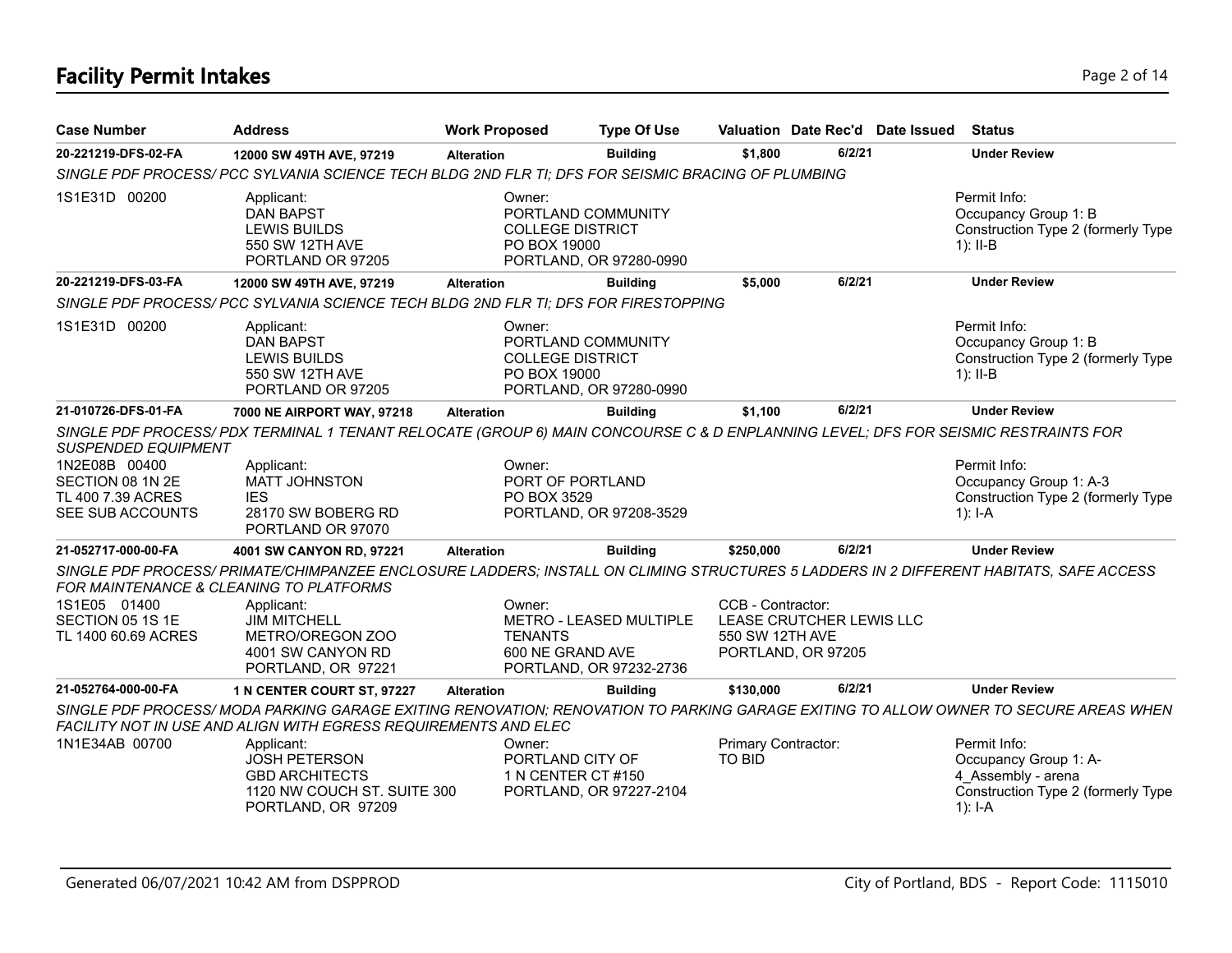## **Facility Permit Intakes** Page 3 of 14

| <b>Case Number</b>                                                                        | <b>Address</b>                                                                                                                                                                                                                                                                                                                                                         | <b>Work Proposed</b>                                                           | <b>Type Of Use</b>        |                                                                                                                                              |        | Valuation Date Rec'd Date Issued Status |                                                                                                                             |
|-------------------------------------------------------------------------------------------|------------------------------------------------------------------------------------------------------------------------------------------------------------------------------------------------------------------------------------------------------------------------------------------------------------------------------------------------------------------------|--------------------------------------------------------------------------------|---------------------------|----------------------------------------------------------------------------------------------------------------------------------------------|--------|-----------------------------------------|-----------------------------------------------------------------------------------------------------------------------------|
| 21-052784-000-00-FA                                                                       | 601 SW 2ND AVE, 97204                                                                                                                                                                                                                                                                                                                                                  | <b>Alteration</b>                                                              | <b>Building</b>           | \$2,846,775                                                                                                                                  | 6/2/21 |                                         | <b>Under Review</b>                                                                                                         |
|                                                                                           | SINGLE PDF PROCESS/LANE POWELL PC 21ST & 22ND FLRS TI; DEMO WALLS, INSTALL NEW STAIRS TO CONNECT FLRS, NEW WALLS TO CREATE, 21ST FLR -<br>RECEPTION AREA, CONFERENCE RMS, COPY RMS, PANTRY RMS, LOUNGE AREA, PHONE RMS, OFFICES, STORAGE RM, MAIL RM, WORK AREA, 22ND FLR -<br>OFFICES, WORK AREA, BREAK AREA, WELLNESS RM, CEILING, FLOORING FINISHES, PLUMB AND ELEC |                                                                                |                           |                                                                                                                                              |        |                                         |                                                                                                                             |
| 1S1E03BA 05000<br><b>PORTLAND</b><br>BLOCK 20<br>LOT 1-4 EXC PT IN ST &<br><b>LOT 5-8</b> | Applicant:<br>MICHAEL OMARA<br><b>ZGF ARCHITECTS</b><br>1223 SW WASHINGTON ST STE 200<br>PORTLAND OR 97205                                                                                                                                                                                                                                                             | Owner:<br>1215 4TH AVE STE 600<br>SEATTLE, WA 98161                            | SVF UNICO PORTLAND II LLC | CCB - Contractor:<br>FORTIS CONSTRUCTION INC<br>1705 SW TAYLOR ST SUITE 200<br>PORTLAND, OR 97205                                            |        |                                         |                                                                                                                             |
| 21-052805-000-00-FA                                                                       | 5030 N GREELEY AVE, 97217                                                                                                                                                                                                                                                                                                                                              | <b>Alteration</b>                                                              | <b>Building</b>           | \$110,000                                                                                                                                    | 6/2/21 |                                         | <b>Under Review</b>                                                                                                         |
| FOR FUTURE BUILD OUT                                                                      | SINGLE PDF PROCESS/ADIDAS BEIJING RED BLDG DEMO LVLS 0-3; ON ALL LVLS DEMO WALLS, CEILING, FLOORING, FINISHES, ELEC AND PLUMB, CLEAR SPACE                                                                                                                                                                                                                             |                                                                                |                           |                                                                                                                                              |        |                                         |                                                                                                                             |
| 1N1E21BA 10307                                                                            | Applicant:<br><b>MIKE COYLE</b><br><b>FASTER PERMITS</b><br>2000 SW 1ST AVE, STE 420<br>PORTLAND, OR 97201                                                                                                                                                                                                                                                             | Owner:<br><b>ADIDAS VILLAGE</b><br><b>CORPORATION</b><br>5055 N GREELEY AVE    | PORTLAND, OR 97217-3524   | CCB - Contractor:<br><b>BRIAN SABOM</b><br><b>TURNER CONSTRUCTION</b><br><b>COMPANY</b><br>1155 SW MORRISON ST STE 600<br>PORTLAND, OR 97205 |        |                                         | Permit Info:<br>Occupancy Group 1: B Bank, Off.,<br>Med.Off., Pub.Bldg.<br>Construction Type 2 (formerly Type<br>$1$ : II-A |
| 21-052870-000-00-FA                                                                       | 8929 N RAMSEY BLVD, 97203                                                                                                                                                                                                                                                                                                                                              | <b>Alteration</b>                                                              | <b>Building</b>           | \$158.520                                                                                                                                    | 6/2/21 |                                         | <b>Under Review</b>                                                                                                         |
|                                                                                           | SINGLE PDF PROCESS/UNITED PARCEL SERVICE OFFICE TI; EXPAND OFFICE SPACE, CHANGE OF OCCUPANCY FROM S TO B, NEW WALLS TO CREATE<br>CONFERENCE RM, BREAKRM, OFFICES, STORAGE RM, BATHRM, CEILING, FLOORING, FINISHES, PLUMB AND ELEC                                                                                                                                      |                                                                                |                           |                                                                                                                                              |        |                                         |                                                                                                                             |
| 2N1W26D 00600<br>RAMSEY LAKE IND'L<br><b>PARK</b><br>LOT 1&2 TL 600                       | Applicant:<br><b>AMY TALLENT</b><br><b>VLMK ENGINEERING + DESIGN</b><br>3933 S KELLY AVE<br>PORTLAND OR 97239<br><b>USA</b>                                                                                                                                                                                                                                            | Owner:<br>COLONY 2019-1 BULK<br><b>INDUSTRIAL LLC</b><br>LOS ANGELES, CA 90017 | 515 S FLOWER ST FL 44TH   | CCB - Contractor:<br><b>PLEASANT VALLEY</b><br>CORPORATION A CORPORATION<br>OF OHIO<br>1093 MEDINA ROAD SUITE 100<br>MEDINA, OH 44256        |        |                                         |                                                                                                                             |
| 21-053073-000-00-FA                                                                       | 15750 N LOMBARD ST, 97203                                                                                                                                                                                                                                                                                                                                              | <b>Alteration</b>                                                              | <b>Building</b>           | \$433,000                                                                                                                                    | 6/2/21 |                                         | <b>Under Review</b>                                                                                                         |
|                                                                                           | SINGLE PDF PROCESS/RIVERGATE BLDG A - ADVANCED AUTO PARTS, STE 100A TI; NEW TENANT - HIGH PILE PALLET RACKING MAX HEIGHT 26 FT                                                                                                                                                                                                                                         |                                                                                |                           |                                                                                                                                              |        |                                         |                                                                                                                             |
| 2N1W23D 00901<br>RIVERGATE INDUSTRIAL<br><b>DIS</b><br><b>BLOCK 10&amp;E TL 901</b>       | Applicant:<br><b>JAY HEIKKILA</b><br>ADVANCED AUTO<br>2635 EAST MILLBROOK ROAD<br>RALEIGH, NC 27604                                                                                                                                                                                                                                                                    | Owner:<br>PORT OF PORTLAND<br>PO BOX 92129<br>SOUTHLAKE, TX 76092              |                           | Primary Contractor:<br><b>TO BID</b>                                                                                                         |        |                                         |                                                                                                                             |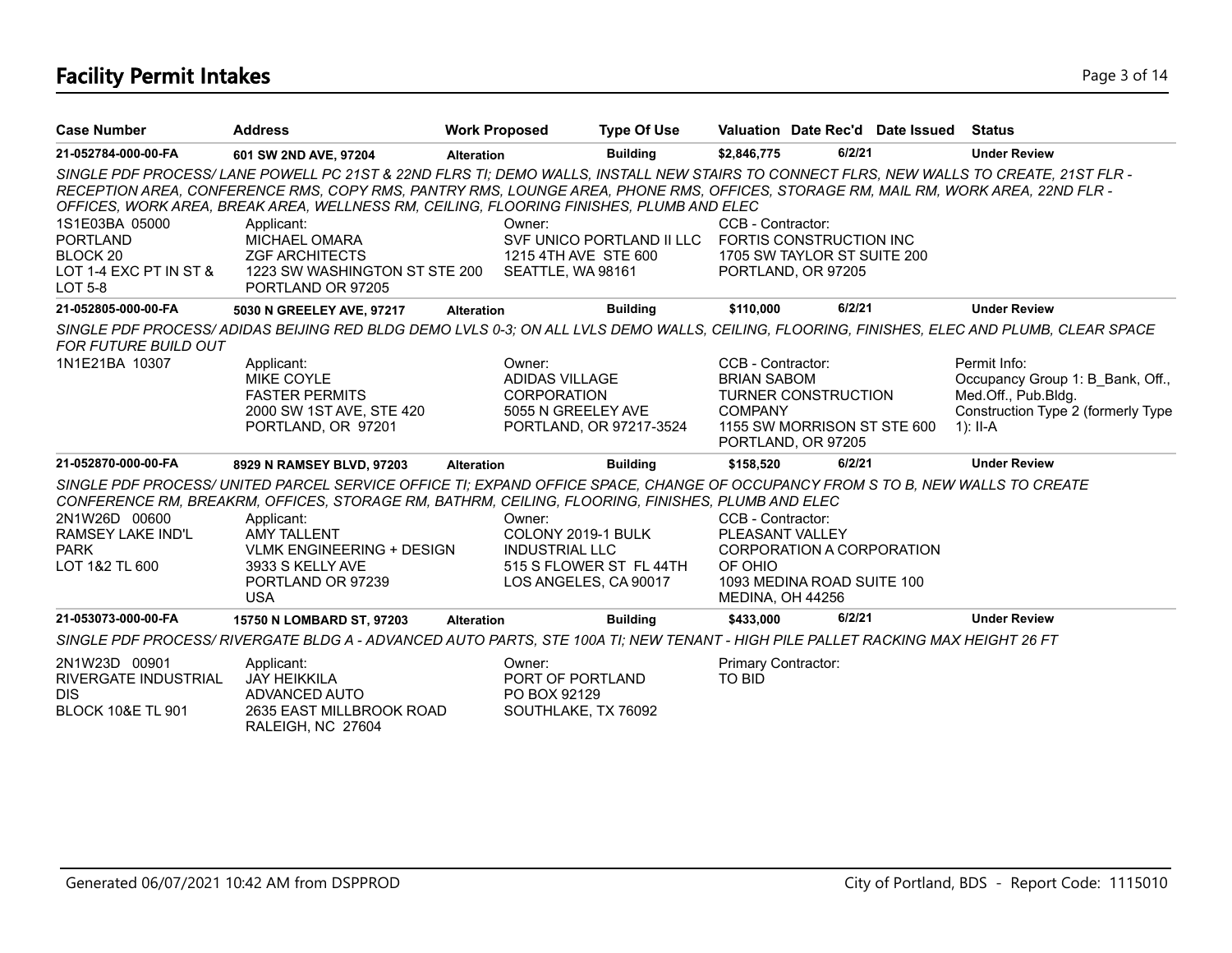## **Facility Permit Intakes** Page 4 of 14

| <b>Case Number</b>                                                                                                          | <b>Address</b>                                                                                                                                                                                                                                                                                                                                                                       | <b>Work Proposed</b> |                                                                            | <b>Type Of Use</b>       |                                                                      |                                                                                  | Valuation Date Rec'd Date Issued | Status                                                                                                                       |
|-----------------------------------------------------------------------------------------------------------------------------|--------------------------------------------------------------------------------------------------------------------------------------------------------------------------------------------------------------------------------------------------------------------------------------------------------------------------------------------------------------------------------------|----------------------|----------------------------------------------------------------------------|--------------------------|----------------------------------------------------------------------|----------------------------------------------------------------------------------|----------------------------------|------------------------------------------------------------------------------------------------------------------------------|
| 21-053283-000-00-FA                                                                                                         | <b>4555 N CHANNEL AVE</b>                                                                                                                                                                                                                                                                                                                                                            | <b>Alteration</b>    |                                                                            | <b>Building</b>          | \$45,000                                                             | 6/3/21                                                                           |                                  | <b>Under Review</b>                                                                                                          |
| <b>ELEC</b>                                                                                                                 | SINGLE PDF PROCESS/DAIMLER HQ CEO OFFICE TI LVL 6; MINOR DEMO, INSTALL NEW INTERIOR GLAZING IN CEO OFFICE, CEILING, FLOORING, FINISHES AND                                                                                                                                                                                                                                           |                      |                                                                            |                          |                                                                      |                                                                                  |                                  |                                                                                                                              |
| 1N1E20<br>00109                                                                                                             | Applicant:<br><b>KIM GONZALES</b><br><b>ANKROM MOISAN</b><br>38 NW DAVIS ST<br>PORTLAND, OR 97209                                                                                                                                                                                                                                                                                    |                      | Owner:<br>PORT OF PORTLAND<br>PO BOX 3820                                  | PORTLAND, OR 97208-3849  | CCB - Contractor:<br><b>KIRBY NAGELHOUT</b><br><b>BEND, OR 97701</b> | <b>CONSTRUCTION CO</b><br>63049 LOWER MEADOW DR                                  |                                  |                                                                                                                              |
| 21-053297-000-00-FA                                                                                                         | 650 NE HOLLADAY ST, 97232                                                                                                                                                                                                                                                                                                                                                            | <b>Alteration</b>    |                                                                            | <b>Building</b>          | \$337,176                                                            | 6/3/21                                                                           |                                  | <b>Under Review</b>                                                                                                          |
| 1N1E35BC 00400<br><b>HOLLADAYS ADD</b><br>BLOCK 82<br><b>LOT 1-3</b><br>INC PT VAC ST LOT 4&5,<br>LOT 6-8                   | SINGLE PDF PROCESS/ARNERICH MASSENA, 15TH FL TI; NEW TENANT - DEMO WALLS, NEW WALLS TO CREATE OFFICES, CONFERENCE RMS, WELLNESS RM,<br>OPEN OFFICE, FILE RM, SERVER RM, RECEPTION, CAFE, UPGRADE EXISTING RESTROOMS, CEILING, FLOORING, FINISHES, ELEC, AND PLUMB<br>Applicant:<br><b>MATT FITZGERALD</b><br><b>GBD ARCHITECTS</b><br>1120 NW COUCH ST, STE 300<br>PORTLAND OR 97209 |                      | Owner:<br>600 HOLLADAY LIMITED<br><b>PARTNERSHIP</b><br>PORTLAND, OR 97204 | 1211 SW 5TH AVE STE 2230 | CCB - Contractor:<br><b>MIKE BROWN</b>                               | <b>RUSSELL CONSTRUCTION INC</b><br>20915 SW 105TH AVE<br>TUALATIN, OR 97062      |                                  | Permit Info:<br>Occupancy Group 1: B Bank, Off.,<br>Med.Off., Pub.Bldg.<br>Construction Type 2 (formerly Type<br>1): $I - A$ |
| 21-053348-000-00-FA                                                                                                         | 530 SW 5TH AVE, 97204                                                                                                                                                                                                                                                                                                                                                                | <b>Alteration</b>    |                                                                            | <b>Building</b>          | \$120,000                                                            | 6/3/21                                                                           |                                  | <b>Under Review</b>                                                                                                          |
|                                                                                                                             | SINGLE PDF PROCESS/ MAXON COMPUTER, STE 1200 TI; DEMO WALLS, NEW WALLS TO CREATE STORAGE, SERVER RM, BREAK RM, CONFERENCE RM, OFFICE,<br>CEILING, FLOORING, FINISHES, PLUMB, AND ELEC                                                                                                                                                                                                |                      |                                                                            |                          |                                                                      |                                                                                  |                                  |                                                                                                                              |
| 1N1E34CD 09600<br><b>PORTLAND</b><br>BLOCK 63<br>LOT 5&6<br><b>HISTORIC PROPERTY,</b><br>POTENTIAL ADDITIONAL<br><b>TAX</b> | Applicant:<br><b>DAN YOUNG</b><br>OREGON BUSINESS ARCHITECTURE 50 CALIFORNIA ST #3000<br>PO BOX 80301<br>PORTLAND OR 97280                                                                                                                                                                                                                                                           |                      | Owner:<br>NRCF YEON OWNER LLC<br>4774                                      | SAN FRANCISCO, CA 94111- | CCB - Contractor:<br><b>TJ DAWES</b><br>PO BOX 433                   | 5D CONTRACTORS LLC<br>GRESHAM, OR 97030                                          |                                  | Permit Info:<br>Occupancy Group 1: B Bank, Off.,<br>Med.Off., Pub.Bldg.<br>Construction Type 2 (formerly Type<br>1): $I-A$   |
| 21-053362-000-00-FA                                                                                                         | 210 SE MADISON ST, 97214                                                                                                                                                                                                                                                                                                                                                             | <b>Alteration</b>    |                                                                            | <b>Building</b>          | \$5,000                                                              | 6/3/21                                                                           |                                  | <b>Under Review</b>                                                                                                          |
|                                                                                                                             | SINGLE PDF PROCESS/JOSH BOTKIN, STE 025 TI; FIRST TIME TENANT; NEW DEMISING WALLS FOR NEW TENANT, CEILING, FLOORING, FINISHES, AND ELEC                                                                                                                                                                                                                                              |                      |                                                                            |                          |                                                                      |                                                                                  |                                  |                                                                                                                              |
| 1S1E03AD 06200<br><b>EAST PORTLAND</b><br>BLOCK 52<br><b>LOT 1-3</b><br>LOT 4 EXC PT IN ST, LOT<br>7&8                      | Applicant:<br><b>ZAC HORTON</b><br><b>FASTER PERMITS</b><br>2000 SW 1ST AVE SUITE 420<br>PORTLAND, OR 97201                                                                                                                                                                                                                                                                          |                      | Owner:<br>210 SE MADISON OZ LLC<br>210 SE MADISON ST#19                    | PORTLAND, OR 97214-4192  | CCB - Contractor:                                                    | TRUEBECK CONSTRUCTION INC<br>951 MARINERS ISLAND BLVD 700<br>SAN MATEO, CA 94404 |                                  |                                                                                                                              |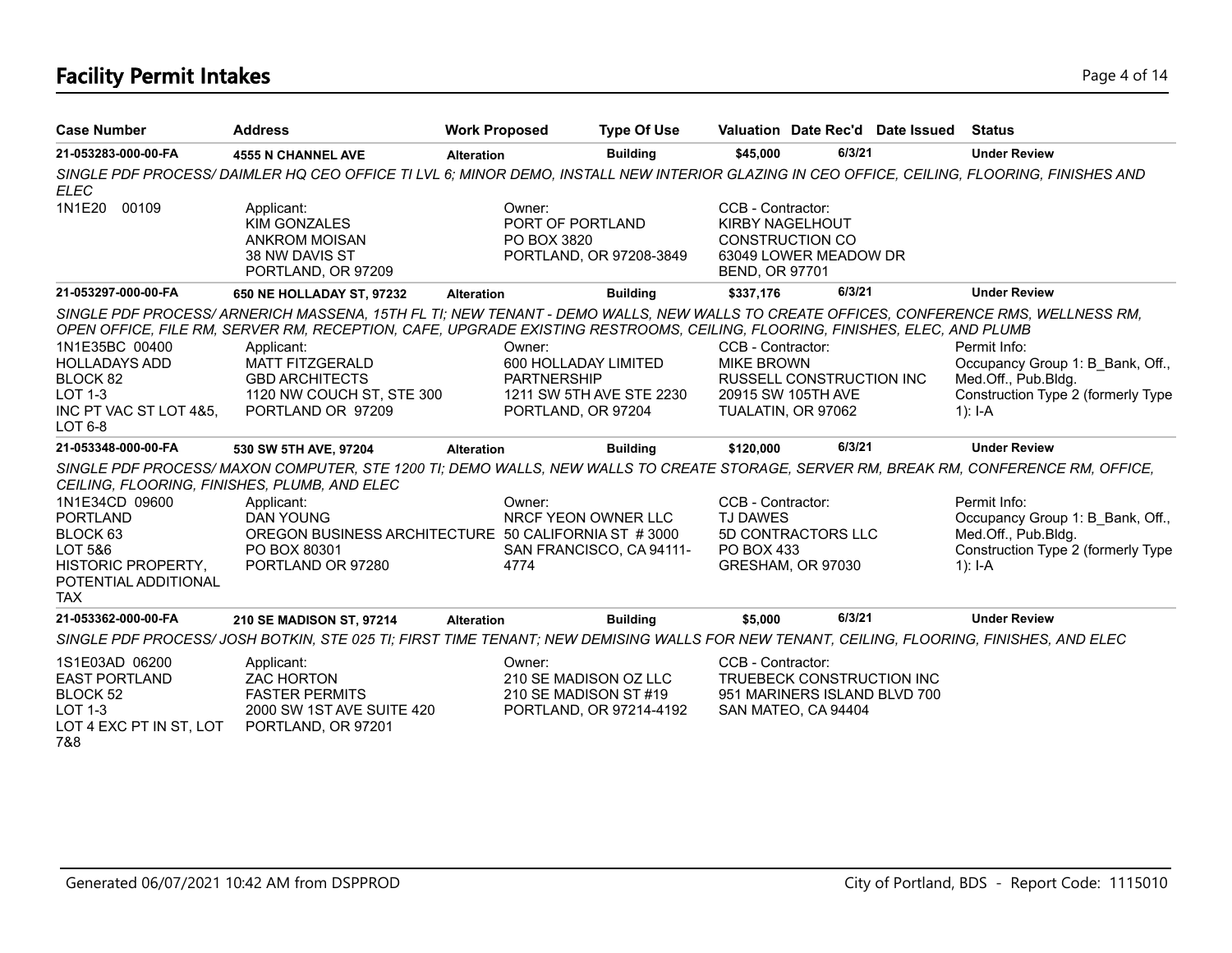## **Facility Permit Intakes** Page 5 of 14

| <b>Case Number</b>                                                                                     | <b>Address</b>                                                                                                                                                                                                                                                                                                                                                                                   | <b>Work Proposed</b> | <b>Type Of Use</b>                                                                                |                                      |                                                                                  | Valuation Date Rec'd Date Issued | <b>Status</b>                                                                            |
|--------------------------------------------------------------------------------------------------------|--------------------------------------------------------------------------------------------------------------------------------------------------------------------------------------------------------------------------------------------------------------------------------------------------------------------------------------------------------------------------------------------------|----------------------|---------------------------------------------------------------------------------------------------|--------------------------------------|----------------------------------------------------------------------------------|----------------------------------|------------------------------------------------------------------------------------------|
| 21-053366-000-00-FA                                                                                    | <b>500 NE MULTNOMAH ST, 97232</b>                                                                                                                                                                                                                                                                                                                                                                | <b>Alteration</b>    | <b>Building</b>                                                                                   | \$2,409,729                          | 6/3/21                                                                           |                                  | <b>Under Review</b>                                                                      |
| 1N1E35BB 02400<br><b>HOLLADAYS ADD</b>                                                                 | F35/KAISER PERMANENTE BLDG 2ND FLR TI; DEMO WALLS, NEW WALLS TO CREATE WAITING & RECEPTION AREAS, OFFICES, CONFERENCE RMS, AMENITY RM,<br>TRAINING RM, PRINT/STORAGE RM, COMMUNITY RM, PROJECT RM, LACTATION RM, BATHRM, COPY AREAS, HOTEL RM, STORAGE RM, PHONE RMS, HUDDLE RMS,<br>REMODEL EXISTING BATHRMS, CEILING, FLOORING, FINISHES, PLUMB AND ELEC<br>Applicant:<br><b>NICOLE BEKKEN</b> | Owner:               | KAISER FOUNDATION HEALTH FORTIS CONSTRUCTION INC                                                  | CCB - Contractor:                    |                                                                                  |                                  |                                                                                          |
| BLOCK 73&80 TL 2400                                                                                    | INTERIOR ARCHITECTS, P.C.<br>1120 NW COUCH ST #450<br>PORTLAND, OR 97209                                                                                                                                                                                                                                                                                                                         | 100                  | PLAN OF THE NORTHWEST<br>500 NE MULTNOMAH ST STE<br>PORTLAND, OR 97232-2031                       |                                      | 1705 SW TAYLOR ST SUITE 200<br>PORTLAND, OR 97205                                |                                  |                                                                                          |
| 21-053396-000-00-FA                                                                                    | 210 SE MADISON ST, 97214                                                                                                                                                                                                                                                                                                                                                                         | <b>Alteration</b>    | <b>Building</b>                                                                                   | \$5.000                              | 6/3/21                                                                           |                                  | <b>Under Review</b>                                                                      |
|                                                                                                        | SINGLE PDF PROCESS/DREAM MACHINE, STE 015 TI; FIRST TIME TENANT; NEW DEMISING WALLS FOR NEW TENANT, CEILING, FLOORING, FINISHES, AND ELEC                                                                                                                                                                                                                                                        |                      |                                                                                                   |                                      |                                                                                  |                                  |                                                                                          |
| 1S1E03AD 06200<br><b>EAST PORTLAND</b><br>BLOCK 52<br><b>LOT 1-3</b><br>LOT 4 EXC PT IN ST, LOT<br>7&8 | Applicant:<br><b>ZAC HORTON</b><br><b>FASTER PERMITS</b><br>2000 SW 1ST AVE SUITE 420<br>PORTLAND, OR 97201                                                                                                                                                                                                                                                                                      | Owner:               | 210 SE MADISON OZ LLC<br>210 SE MADISON ST #19<br>PORTLAND, OR 97214-4192                         | CCB - Contractor:                    | TRUEBECK CONSTRUCTION INC<br>951 MARINERS ISLAND BLVD 700<br>SAN MATEO, CA 94404 |                                  |                                                                                          |
| 21-053479-000-00-FA                                                                                    | 12000 SW 49TH AVE, 97219                                                                                                                                                                                                                                                                                                                                                                         | <b>Alteration</b>    | <b>Building</b>                                                                                   | \$200,000                            | 6/3/21                                                                           |                                  | <b>Under Review</b>                                                                      |
| CEILING, FLOORING, FINISHES AND ELEC                                                                   | SINGLE PDF PROCESS/ PCC SOCIAL SCIENCE & TECH BLDG 1ST FLR TI; DEMO WALL, NEW WALL TO CREATE CLASSRM COMPUTER LAB & COLLABORATION RM,                                                                                                                                                                                                                                                            |                      |                                                                                                   |                                      |                                                                                  |                                  |                                                                                          |
| 1S1E31D 00200                                                                                          | Applicant:<br><b>TODD SPANGLER</b><br><b>HACKER ARCHITECTS</b><br>555 SE MLK JR BLVD STE 501<br>PORTLAND OR 97214                                                                                                                                                                                                                                                                                | Owner:               | PORTLAND COMMUNITY<br><b>COLLEGE DISTRICT</b><br>PO BOX 19000<br>PORTLAND, OR 97280-0990          | CCB - Contractor:<br>550 SW 12TH AVE | LEASE CRUTCHER LEWIS LLC<br>PORTLAND, OR 97205                                   |                                  | Permit Info:<br>Occupancy Group 1: B<br>Construction Type 2 (formerly Type<br>$1$ : II-B |
| 21-053483-000-00-FA                                                                                    | 1900 SW 4TH AVE - UNIT 2,<br>97201                                                                                                                                                                                                                                                                                                                                                               | <b>Alteration</b>    | <b>Building</b>                                                                                   | \$550,000                            | 6/3/21                                                                           |                                  | <b>Under Review</b>                                                                      |
| FINISHES, PLUMB, AND ELEC                                                                              | SINGLE PDF PROCESS/COP - PORTLAND HOUSING BUREAU, 7TH FL TI; NEW TENANT - DEMO WALLS, NEW WALLS TO CREATE OFFICES, CONFERENCE RMS,<br>FOCUS RMS, OPEN OFFICE, MOTHER'S RM, FILE STORAGE, FACILITIES RM, COPY RM, LOBBY, RECEPTION, UPDATE EXISTING BREAK RM, CEILING, FLOORING,                                                                                                                  |                      |                                                                                                   |                                      |                                                                                  |                                  |                                                                                          |
| 1S1E03CB 90001<br><b>URBAN CENTER</b><br>CONDOMINIUM<br>LOT <sub>2</sub>                               | Applicant:<br><b>RANDI SELLECK</b><br>CITY OF PORTLAND OMF<br>1120 SW 5TH AVE<br>PORTLAND, OR 97204                                                                                                                                                                                                                                                                                              | Owner:<br><b>PSU</b> | <b>OREGON STATE HIGHER</b><br>EDUCATION ON BEHALF OF<br>PO BOX 751 CPO<br>PORTLAND, OR 97207-0751 | Primary Contractor:<br><b>TO BID</b> |                                                                                  |                                  | Permit Info:<br>Occupancy Group 1: B<br>Construction Type 2 (formerly Type<br>$1$ : I-A  |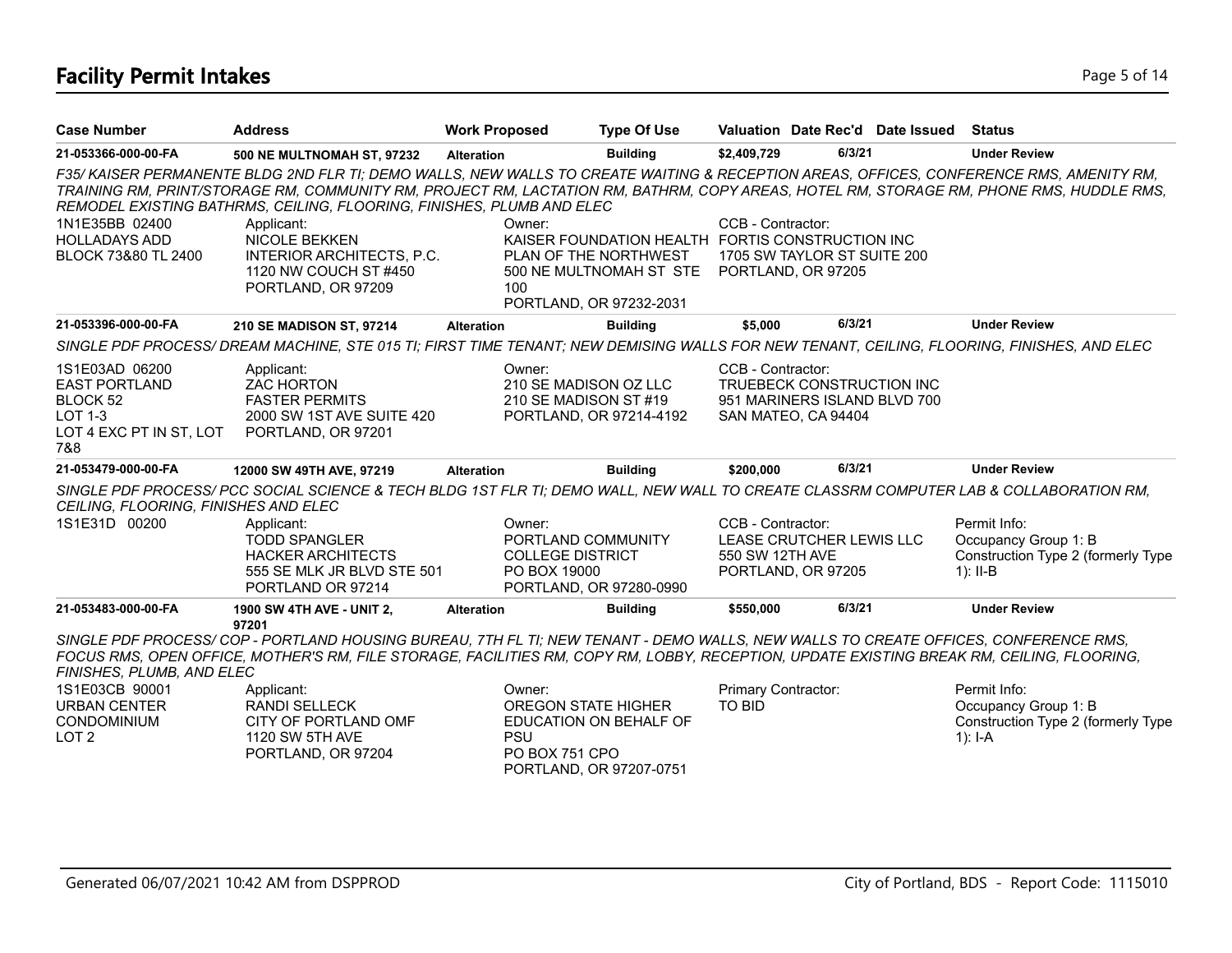## **Facility Permit Intakes** Page 6 of 14

| <b>Case Number</b>                                                  | <b>Address</b>                                                                                                                                                                            | <b>Work Proposed</b> | <b>Type Of Use</b>                                                                                                                 |                                       | Valuation Date Rec'd Date Issued                                                  |        | <b>Status</b>                                                                                                  |
|---------------------------------------------------------------------|-------------------------------------------------------------------------------------------------------------------------------------------------------------------------------------------|----------------------|------------------------------------------------------------------------------------------------------------------------------------|---------------------------------------|-----------------------------------------------------------------------------------|--------|----------------------------------------------------------------------------------------------------------------|
| 21-052578-000-00-FA                                                 | 1250 NW 9TH AVE, 97209                                                                                                                                                                    | <b>Alteration</b>    | <b>Electrical</b>                                                                                                                  | \$0                                   | 6/1/21                                                                            | 6/1/21 | <b>Under Inspection</b>                                                                                        |
| FINISHES, PLUMB, AND ELEC                                           | power - LANDLORD WK RESTROOM UPGRADES 6TH FL; DEMO PARTITIONS, NEW PARTITIONS TO RECONFIGURE EXISTING RESTROOM, CEILING, FLOORING,                                                        |                      |                                                                                                                                    |                                       |                                                                                   |        |                                                                                                                |
| 1N1E34BB 01305<br>STATION PLACE<br>LOT <sub>5</sub>                 | Applicant:<br>CAPITOL ELECTRIC CO INC<br>11401 NE MARX ST.<br>PORTLAND OR 97220-1041                                                                                                      | Owner:               | <b>CSHV 9NORTH LLC</b><br>PO BOX 638<br>ADDISON, TX 75001-0638                                                                     |                                       |                                                                                   |        |                                                                                                                |
| 21-053066-000-00-FA                                                 | 520 NW DAVIS ST, 97209                                                                                                                                                                    | <b>Alteration</b>    | <b>Electrical</b>                                                                                                                  | \$0                                   | 6/2/21                                                                            | 6/2/21 | <b>Issued</b>                                                                                                  |
|                                                                     | voice data - CAP FINANCE 2ND FLR TI; CREATE OFFICES, OPEN OFFICE AREA, NEW ACCESS DOOR TO NEXT DOOR TENANT SPACE, CEILING, FINISHES ELEC                                                  |                      |                                                                                                                                    |                                       |                                                                                   |        |                                                                                                                |
| 1N1E34CA 07300                                                      | Applicant:<br>PAVELCOMM INC<br>1640 NW 14TH AVE<br>PORTLAND, OR 97209-2502                                                                                                                | Owner:<br>LLC.       | TECHNOLOGY & ARTS BLOCK PAVELCOMM INC<br>412 NW COUCH ST #103<br>PORTLAND, OR 97209-3879                                           | CCB - Contractor:<br>1640 NW 14TH AVE | PORTLAND, OR 97209-2502                                                           |        | Permit Info:<br>Occupancy Group 1: B Bank, Off.,<br>Med.Off., Pub.Bldg.                                        |
| 21-053494-000-00-FA                                                 | <b>3181 SW SAM JACKSON PARK</b>                                                                                                                                                           | <b>Alteration</b>    | <b>Electrical</b>                                                                                                                  | \$0                                   | 6/3/21                                                                            | 6/3/21 | <b>Final</b>                                                                                                   |
| <b>ELEC</b>                                                         | <b>RD - Bldg OHS, 97201</b><br>controls - OHSU HOSPITAL CT SCAN REMODEL 10TH FLR; REMODEL EXISTING CT SCAN RM, EQUIPMENT RM, CONTROL/WORK AREA, BATHRM, CEILING, FINISHES,                |                      |                                                                                                                                    |                                       |                                                                                   |        |                                                                                                                |
| 1S1E09<br>00200                                                     | Applicant:<br><b>MEDICAL EQUIPMENT</b><br><b>TECHNOLOGIES INC</b><br>2172 NE RESERVE PARK TRACE<br>PORT SAINT LUCIE, FL 34986                                                             | Owner:<br><b>RD</b>  | OREGON STATE BOARD OF<br><b>HIGHER EDUCATION</b><br>3181 SW SAM JACKSON PARK 2172 NE RESERVE PARK TRACE<br>PORTLAND, OR 97239-3011 | CCB - Contractor:                     | <b>MEDICAL EQUIPMENT</b><br><b>TECHNOLOGIES INC</b><br>PORT SAINT LUCIE, FL 34986 |        | Permit Info:<br>Occupancy Group 1: I-2<br>Construction Type 2 (formerly Type<br>1): $I - A$                    |
| 21-053663-000-00-FA                                                 | 1 N CENTER COURT ST, 97227                                                                                                                                                                | <b>Alteration</b>    | <b>Electrical</b>                                                                                                                  | \$0                                   | 6/4/21                                                                            |        | <b>Under Review</b>                                                                                            |
|                                                                     | pwr - MODA PARKING GARAGE EXITING RENOVATION; RENOVATION TO PARKING GARAGE EXITING TO ALLOW OWNER TO SECURE AREAS WHEN FACILITY NOT IN<br>USE AND ALIGN WITH EGRESS REQUIREMENTS AND ELEC |                      |                                                                                                                                    |                                       |                                                                                   |        |                                                                                                                |
| 1N1E34AB 00700                                                      |                                                                                                                                                                                           | Owner:               | PORTLAND CITY OF<br>1 N CENTER CT #150<br>PORTLAND, OR 97227-2104                                                                  |                                       |                                                                                   |        | Permit Info:<br>Occupancy Group 1: A-<br>4 Assembly - arena<br>Construction Type 2 (formerly Type<br>$1$ : I-A |
| 21-053680-000-00-FA                                                 | 8929 N RAMSEY BLVD, 97203                                                                                                                                                                 | <b>Alteration</b>    | <b>Electrical</b>                                                                                                                  | \$0                                   | 6/4/21                                                                            |        | <b>Under Review</b>                                                                                            |
| 2N1W26D 00600<br>RAMSEY LAKE IND'L<br><b>PARK</b><br>LOT 1&2 TL 600 | pwr - UNITED PARCEL SERVICE OFFICE TI; EXPAND OFFICE SPACE, CHANGE OF OCCUPANCY FROM S TO B, CREATE CONFERENCE RM, BREAKRM, OFFICES,<br>STORAGE RM, BATHRM, CEILING, FINISHES, ELEC       | Owner:               | COLONY 2019-1 BULK<br><b>INDUSTRIAL LLC</b><br>515 S FLOWER ST FL 44TH                                                             |                                       |                                                                                   |        |                                                                                                                |
|                                                                     |                                                                                                                                                                                           |                      | LOS ANGELES, CA 90017                                                                                                              |                                       |                                                                                   |        |                                                                                                                |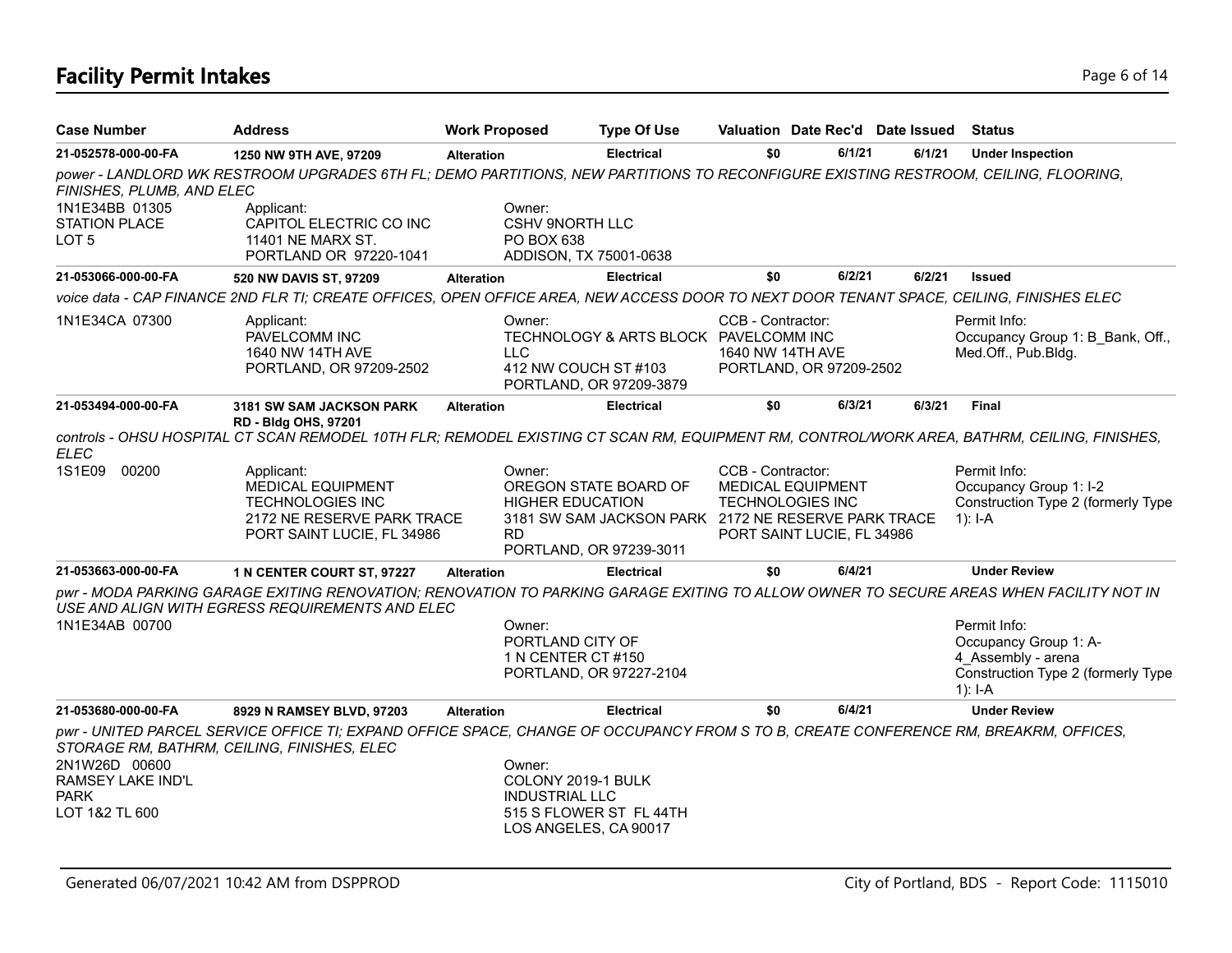## **Facility Permit Intakes** Page 7 of 14

| <b>Case Number</b>                                                        | <b>Address</b>                                                                                                                  | <b>Work Proposed</b> | <b>Type Of Use</b>                                                                               |     |        | Valuation Date Rec'd Date Issued | <b>Status</b>                                                                                                               |
|---------------------------------------------------------------------------|---------------------------------------------------------------------------------------------------------------------------------|----------------------|--------------------------------------------------------------------------------------------------|-----|--------|----------------------------------|-----------------------------------------------------------------------------------------------------------------------------|
| 21-053694-000-00-FA                                                       | 12000 SW 49TH AVE, 97219                                                                                                        | <b>Alteration</b>    | <b>Electrical</b>                                                                                | \$0 | 6/4/21 |                                  | <b>Under Review</b>                                                                                                         |
|                                                                           | pwr - PCC SOCIAL SCIENCE & TECH BLDG 1ST FLR TI; CREATE CLASSRM COMPUTER LAB & COLLABORATION RM, CEILING, FINISHES ELEC         |                      |                                                                                                  |     |        |                                  |                                                                                                                             |
| 1S1E31D 00200                                                             |                                                                                                                                 | Owner:               | PORTLAND COMMUNITY<br><b>COLLEGE DISTRICT</b><br>PO BOX 19000<br>PORTLAND, OR 97280-0990         |     |        |                                  | Permit Info:<br>Occupancy Group 1: B<br>Construction Type 2 (formerly Type<br>$1$ : II-B                                    |
| 21-053705-000-00-FA                                                       | 5030 N GREELEY AVE, 97217                                                                                                       | <b>Alteration</b>    | <b>Electrical</b>                                                                                | \$0 | 6/4/21 |                                  | <b>Under Review</b>                                                                                                         |
|                                                                           | pwr - ADIDAS BEIJING RED BLDG DEMO LVLS 0-3; ON ALL LVLS DEMO WALLS, CEILING, FINISHES, ELEC **CLEAR SPACE FOR FUTURE BUILD OUT |                      |                                                                                                  |     |        |                                  |                                                                                                                             |
| 1N1E21BA 10307                                                            |                                                                                                                                 | Owner:               | ADIDAS VILLAGE<br><b>CORPORATION</b><br>5055 N GREELEY AVE<br>PORTLAND, OR 97217-3524            |     |        |                                  | Permit Info:<br>Occupancy Group 1: B_Bank, Off.,<br>Med.Off., Pub.Bldg.<br>Construction Type 2 (formerly Type<br>$1$ : II-A |
| 21-052491-000-00-FA                                                       | 1000 SW BROADWAY, 97205                                                                                                         | <b>Alteration</b>    | <b>Fire Alarms</b>                                                                               | \$1 | 6/1/21 | 6/3/21                           | <b>Issued</b>                                                                                                               |
|                                                                           | UNDISCLOSED PROFESSIONAL SERVICES FIRM, STE 960 TI - FIRE ALARM NOTIFICATION DEVICES                                            |                      |                                                                                                  |     |        |                                  |                                                                                                                             |
| 1S1E03BB 02400<br><b>PORTLAND</b><br>BLOCK 182<br>LOT 5-8                 | Applicant:<br><b>BROOKE WILLIAMS</b><br>POINT MONITOR CORP<br>5863 LAKEVIEW BLVD<br>LAKE OSWEGO, OR 97035                       | Owner:               | ONE THOUSAND BROADWAY<br><b>BUILDING LP</b><br>1000 SW BROADWAY #1770<br>PORTLAND, OR 97205-3069 |     |        |                                  | Permit Info:<br>Occupancy Group 1: B Bank, Off.,<br>Med.Off., Pub.Bldg.<br>Construction Type 2 (formerly Type<br>$1$ : I-A  |
| 21-053842-000-00-FA                                                       | 350 SW JEFFERSON ST, 97201                                                                                                      | <b>Alteration</b>    | <b>Fire Alarms</b>                                                                               | \$1 | 6/4/21 |                                  | <b>Under Review</b>                                                                                                         |
|                                                                           | <b>WELLS FARGO ELEVATOR RM, 601 TI - FIRE ALARM NOTIFICATION DEVICES</b>                                                        |                      |                                                                                                  |     |        |                                  |                                                                                                                             |
| 1S1E03BC 01600                                                            | Applicant:<br><b>BROOKE WILLIAMS</b><br>POINT MONITOR CORP<br>5863 LAKEVIEW BLVD<br>LAKE OSWEGO, OR 97035                       | Owner:               | SOF-XI WFP OWNER LLC<br>591 W PUTNAM AVE<br>GREENWICH, CT 06830                                  |     |        |                                  |                                                                                                                             |
| 21-052505-000-00-FA                                                       | 888 SW 5TH AVE, 97204                                                                                                           | <b>Alteration</b>    | <b>Fire Sprinklers</b>                                                                           | \$1 | 6/1/21 | 6/3/21                           | <b>Issued</b>                                                                                                               |
|                                                                           | AECOM 6TH FLR TI - ADD AND RELOCATE SPRINKLER HEADS FOR TENANT IMPROVEMENT                                                      |                      |                                                                                                  |     |        |                                  |                                                                                                                             |
| 1S1E03BB 90003<br>PIONEER PLACE<br><b>CONDOMINIUM</b><br>LOT <sub>3</sub> | Applicant:<br><b>AUGUST HOFFMAN</b><br><b>RED HAWK FIRE PROTECTION</b><br>3801 FRUIT VALLEY RD<br>VANCOUVER, WA 98660           | Owner:               | LIPT SW FIFTH AVE LLC<br>333 WEST WACKER DR #2300<br>CHICAGO, IL 60606                           |     |        |                                  | Permit Info:<br>Occupancy Group 1: B Bank, Off.,<br>Med.Off., Pub.Bldg.<br>Construction Type 2 (formerly Type<br>$1$ : I-A  |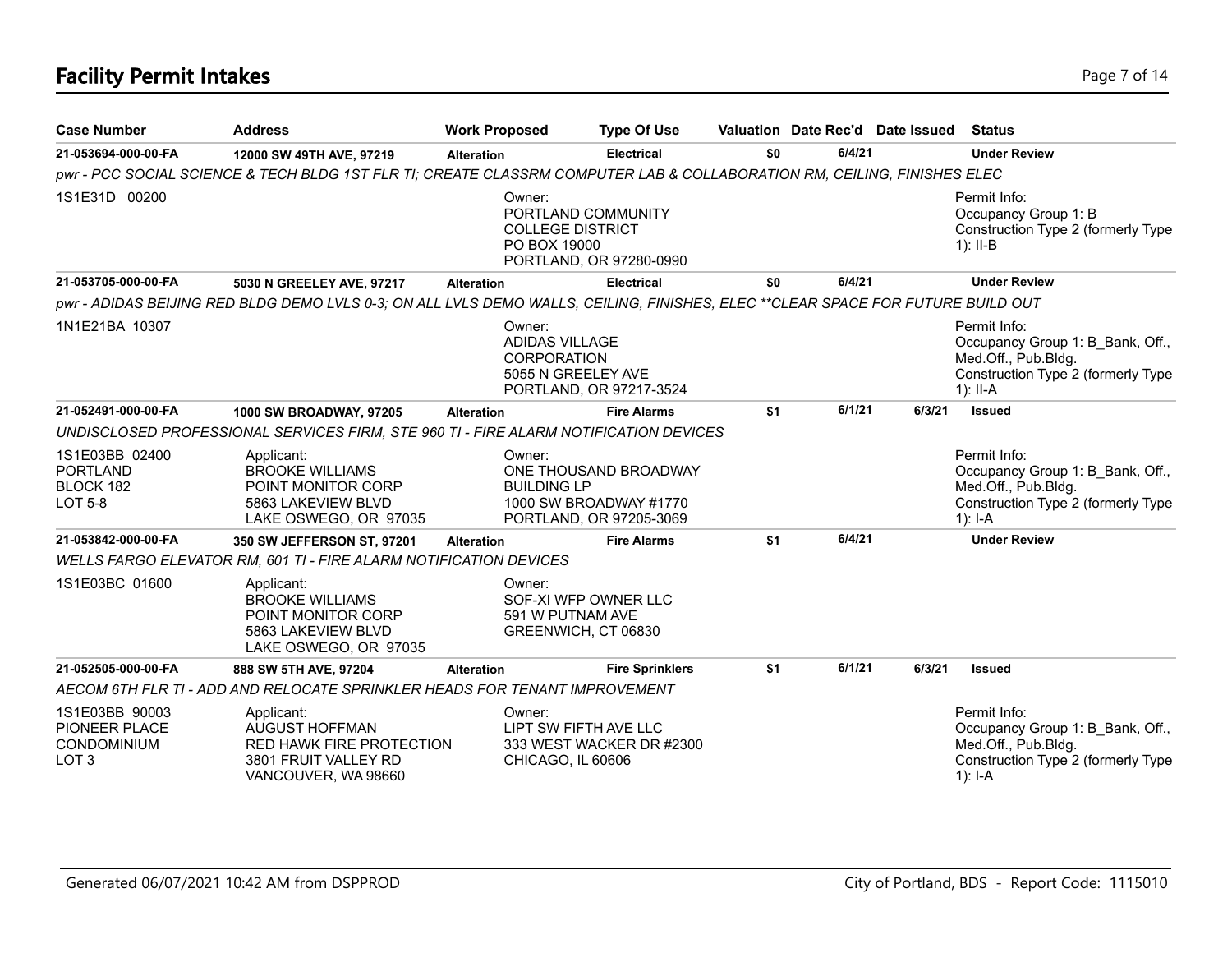## **Facility Permit Intakes** Page 8 of 14

| <b>Case Number</b>                                                                                     | <b>Address</b>                                                                                                                                                                                                                                                                           | <b>Work Proposed</b>                                                                                              | <b>Type Of Use</b>                                                                       |         |        | Valuation Date Rec'd Date Issued | <b>Status</b>                                                                                                                |
|--------------------------------------------------------------------------------------------------------|------------------------------------------------------------------------------------------------------------------------------------------------------------------------------------------------------------------------------------------------------------------------------------------|-------------------------------------------------------------------------------------------------------------------|------------------------------------------------------------------------------------------|---------|--------|----------------------------------|------------------------------------------------------------------------------------------------------------------------------|
| 21-052755-000-00-FA                                                                                    | 17770 NE RIVERSIDE PKWY,<br>97230                                                                                                                                                                                                                                                        | <b>Alteration</b>                                                                                                 | <b>Fire Sprinklers</b>                                                                   | \$2,900 | 6/2/21 |                                  | <b>Under Review</b>                                                                                                          |
| to cover new floor plan                                                                                | SINGLE PDF PROCESS/PACIFIC NORTH PRESS TI; FIRST TIME TENANT; NEW DEMISING WALLS TO CREATE TENANT SPACE; NEW WALLS TO CREATE<br>MANUFACTURING SPACE, RESTROOM, LOBBY, OFFICES, CEILING, FLOORING, FINISHES, PLUMB, AND ELEC Add/Relocate sprinkler head drops off of existing wet system |                                                                                                                   |                                                                                          |         |        |                                  |                                                                                                                              |
| 1N3E19DA 00400                                                                                         | Applicant:<br><b>STEVE FROST</b><br>AFP SYSTEMS INC.<br>19435 SW 129TH AVE.<br>TUALATIN, OR 97062                                                                                                                                                                                        | Owner:<br><b>GR RIVERSIDE LLC</b><br>PO BOX 1685<br>CLACKAMAS, OR 97015                                           |                                                                                          |         |        |                                  |                                                                                                                              |
| 21-053770-000-00-FA                                                                                    | 1500 SW 1ST AVE, 97201                                                                                                                                                                                                                                                                   | Alteration                                                                                                        | <b>Fire Sprinklers</b>                                                                   | \$1     | 6/4/21 |                                  | <b>Under Review</b>                                                                                                          |
|                                                                                                        | ENGRAV, SRE 1150 TI - RELOCATE (3) SPRINKLER HEADS FOR TENANT IMPROVEMENT                                                                                                                                                                                                                |                                                                                                                   |                                                                                          |         |        |                                  |                                                                                                                              |
| 1S1E03CA 00600<br><b>PORTLAND</b><br><b>BLOCK 116 TL 600</b>                                           | Applicant:<br><b>ALEX FORKER</b><br>MCKINSTRY CO LLC<br>16790 NE MASON ST<br>PORTLAND, OR 97230                                                                                                                                                                                          | Owner:<br><b>FACILITIES</b>                                                                                       | <b>URBAN OFFICE &amp; PARKING</b><br>111 SW COLUMBIA ST #1380<br>PORTLAND, OR 97201-5845 |         |        |                                  | Permit Info:<br>Occupancy Group 1: B<br>Construction Type 2 (formerly Type<br>$1$ : I-A                                      |
| 21-053786-000-00-FA                                                                                    | 4380 S MACADAM AVE, 97239                                                                                                                                                                                                                                                                | <b>Alteration</b>                                                                                                 | <b>Fire Sprinklers</b>                                                                   | \$1     | 6/4/21 |                                  | <b>Under Review</b>                                                                                                          |
|                                                                                                        | ABBOTT LAW, STE 590 TI - ADD (2) SPRINKLERS AND RELOCATE (3) FOR TENANT IMPROVEMENT                                                                                                                                                                                                      |                                                                                                                   |                                                                                          |         |        |                                  |                                                                                                                              |
| 1S1E10DC 00800<br>SECTION 10 1S 1E<br>TL 800 3.18 ACRES<br>DEFERRAL-POTENTIAL<br><b>ADDITIONAL TAX</b> | Applicant:<br><b>ALEX FORKER</b><br>MCKINSTRY CO LLC<br>16790 NE MASON ST<br>PORTLAND, OR 97230                                                                                                                                                                                          | Owner:<br><b>CLARITY VENTURES RF</b><br><b>PORTLAND</b><br>666 BURRARD ST #3210<br>CANADA V6C 2X8<br>VANCOUVER BC |                                                                                          |         |        |                                  |                                                                                                                              |
| 21-053832-000-00-FA                                                                                    | 101 SW MAIN ST, 97204                                                                                                                                                                                                                                                                    | <b>Alteration</b>                                                                                                 | <b>Fire Sprinklers</b>                                                                   | \$1     | 6/4/21 |                                  | <b>Under Review</b>                                                                                                          |
|                                                                                                        | SCHRODINGER EXPANSION, STE 1400 TI - MODIFY EXISTING SPRINKLER COVERAGE                                                                                                                                                                                                                  |                                                                                                                   |                                                                                          |         |        |                                  |                                                                                                                              |
| 1S1E03BD 00300<br><b>PORTLAND</b><br>BLOCK 11<br><b>LOT 1-4</b><br>LOT 5-8 EXC PT IN STS               | Applicant:<br><b>ALEX FORKER</b><br>MCKINSTRY CO LLC<br>16790 NE MASON ST<br>PORTLAND, OR 97230                                                                                                                                                                                          | Owner:<br>PLACE OR LLC<br>$367-1$                                                                                 | MADISON-OFC ONE MAIN<br>PO BOX 7517 BILLBOX# 17-<br><b>HICKSVILLE, NY 11802-7517</b>     |         |        |                                  | Permit Info:<br>Occupancy Group 1: B Bank, Off.,<br>Med.Off., Pub.Bldg.<br>Construction Type 2 (formerly Type<br>1): $I - A$ |
| 21-053868-000-00-FA                                                                                    | 1000 SW BROADWAY, 97205                                                                                                                                                                                                                                                                  | <b>Alteration</b>                                                                                                 | <b>Fire Sprinklers</b>                                                                   | \$1     | 6/4/21 |                                  | <b>Under Review</b>                                                                                                          |
|                                                                                                        | LANDLORD WK, 18TH FL ELEVATOR LOBBY/CORRIDOR IMPROVEMENTS - ADD FIRE SPRINKLER HEADS AS REQUIRED BY TI                                                                                                                                                                                   |                                                                                                                   |                                                                                          |         |        |                                  |                                                                                                                              |
| 1S1E03BB 02400<br><b>PORTLAND</b><br>BLOCK 182<br><b>LOT 5-8</b>                                       | Applicant:<br><b>RONIN CAMPBELL</b><br><b>WYATT FIRE PROTECTION</b><br>9095 SW BURNHAM ST<br><b>TIGARD, OR 97223</b>                                                                                                                                                                     | Owner:<br><b>BUILDING LP</b>                                                                                      | ONE THOUSAND BROADWAY<br>1000 SW BROADWAY #1770<br>PORTLAND, OR 97205-3069               |         |        |                                  | Permit Info:<br>Occupancy Group 1: B Bank, Off.,<br>Med.Off., Pub.Bldg.<br>Construction Type 2 (formerly Type<br>1): I-A     |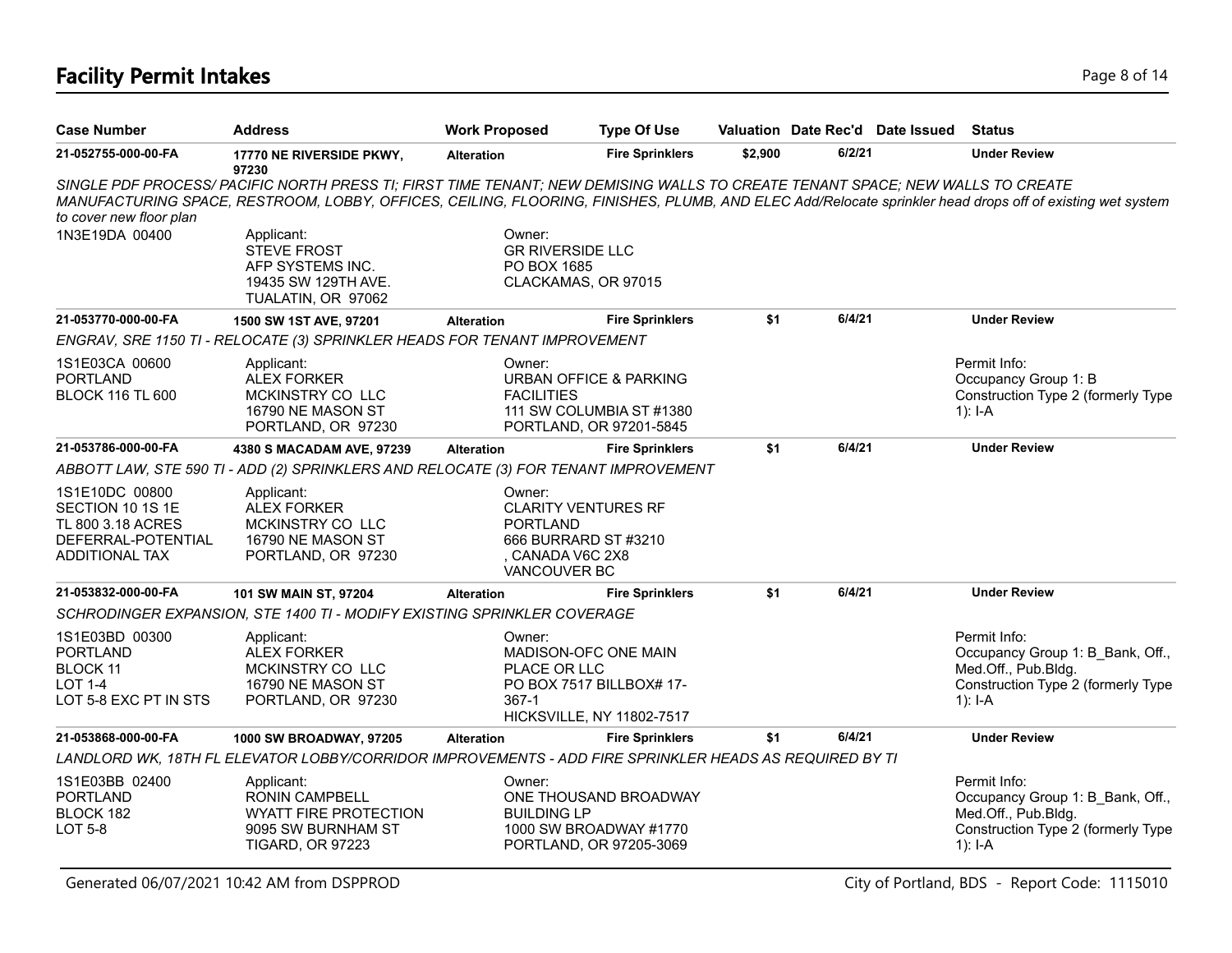## **Facility Permit Intakes** Page 9 of 14

| <b>Case Number</b>                                 | <b>Address</b>                                                                                                                               | <b>Work Proposed</b> | <b>Type Of Use</b>                                                                  |                       |                                            | Valuation Date Rec'd Date Issued | <b>Status</b>                                                                                                                                           |
|----------------------------------------------------|----------------------------------------------------------------------------------------------------------------------------------------------|----------------------|-------------------------------------------------------------------------------------|-----------------------|--------------------------------------------|----------------------------------|---------------------------------------------------------------------------------------------------------------------------------------------------------|
| 21-053876-000-00-FA                                | 10000 SE MAIN ST, 97216                                                                                                                      | <b>Alteration</b>    | <b>Fire Sprinklers</b>                                                              | \$1                   | 6/4/21                                     |                                  | <b>Under Review</b>                                                                                                                                     |
| <b>RESPONSE SPRINKLERS</b>                         | ADVENTIST POB 1 MULTI SPECIALTY SURGERY CLINIC STE 316 3RD FLR TI - RELOCATE 1 SPRINKLER AND CHANGE OUT 53 SPRINKLERS WITH NEW QUICK         |                      |                                                                                     |                       |                                            |                                  |                                                                                                                                                         |
| 1S2E04A 02400<br><b>EVERGLADE</b><br>LOT 6 TL 2400 | Applicant:<br>LONNIE LARSEN<br><b>BASIC FIRE PROTECTION</b><br>8135 NE MLK JR BLVD<br>PORTLAND, OR 97211                                     | Owner:               | PORTLAND ADVENTIST<br><b>MEDICAL CENTER</b><br>PO BOX 619135<br>ROSEVILLE, CA 95661 |                       |                                            |                                  | Permit Info:<br>Occupancy Group 1: I-2<br>Construction Type 2 (formerly Type<br>1): $I-A$                                                               |
| 21-053946-000-00-FA                                | 10000 SE MAIN ST, 97216                                                                                                                      | <b>Alteration</b>    | <b>Fire Sprinklers</b>                                                              | \$1                   | 6/4/21                                     |                                  | <b>Under Review</b>                                                                                                                                     |
|                                                    | ADVENTIST GI CLINIC SUITE 112 1ST FLR TI - ADD 2 PENDANT SPRINKLERS AND REPLACE ALL EXISTING IN SUITE 112 WITH NEW QUICK RESPONSE SPRINKLERS |                      |                                                                                     |                       |                                            |                                  |                                                                                                                                                         |
| 1S2E04A 02400<br><b>EVERGLADE</b><br>LOT 6 TL 2400 | Applicant:<br><b>LONNIE LARSEN</b><br><b>BASIC FIRE PROTECTION</b><br>8135 NE MLK JR BLVD<br>PORTLAND, OR 97211                              | Owner:               | PORTLAND ADVENTIST<br><b>MEDICAL CENTER</b><br>PO BOX 619135<br>ROSEVILLE, CA 95661 |                       |                                            |                                  | Permit Info:<br>Occupancy Group 1: I-2<br>Construction Type 2 (formerly Type<br>$1$ : I-A                                                               |
| 21-053973-000-00-FA                                | 1015 NW 22ND AVE, 97210                                                                                                                      | <b>Alteration</b>    | <b>Fire Sprinklers</b>                                                              | \$1                   | 6/4/21                                     |                                  | <b>Under Review</b>                                                                                                                                     |
| IN AREA OF WORK<br>1N1E33BA 07800                  | Applicant:                                                                                                                                   | Owner:               |                                                                                     |                       |                                            |                                  | LEGACY GOOD SAM HOSPITAL 1ST FLR TI - RELOCATE SPRINKLERS FOR NEW WALL AND CEILING LAYOUT. REPLACE SPRINKLERS WITH QUICK RESPONSE HEADS<br>Permit Info: |
| <b>COUCHS ADD</b><br><b>BLOCK 304 TL 7800</b>      | <b>UWE PARTH</b><br><b>BASIC FIRE PROTECTION</b><br>8135 NE MARTIN LUTHER KING JR<br><b>BLVD</b><br>PORTLAND, OR 97211                       |                      | <b>GOOD SAMARITAN HOSPITAL</b><br>1919 NW LOVEJOY ST<br>PORTLAND, OR 97209-1503     |                       |                                            |                                  | Occupancy Group 1: I-2<br>Construction Type 2 (formerly Type<br>1): $I-A$                                                                               |
| 21-052873-000-00-FA                                | 8929 N RAMSEY BLVD, 97203                                                                                                                    | <b>Alteration</b>    | <b>Mechanical</b>                                                                   | \$12.000              | 6/2/21                                     |                                  | <b>Under Review</b>                                                                                                                                     |
| <b>HOODS AND ELEC</b>                              | SINGLE PDF PROCESS/ UNITED PARCEL SERVICE OFFICE TI; INSTALL DUCTWORK, GRILLES, DIFFUSERS, HEAT PUMPS, FAN COIL UNITS, EXHAUST FANS, ROOF    |                      |                                                                                     |                       |                                            |                                  |                                                                                                                                                         |
| 2N1W26D 00600<br><b>RAMSEY LAKE IND'L</b>          | Applicant:<br><b>AMY TALLENT</b>                                                                                                             | Owner:               | COLONY 2019-1 BULK                                                                  | CCB - Contractor:     | <b>CALIBER PLUMBING &amp;</b>              |                                  |                                                                                                                                                         |
| <b>PARK</b><br>LOT 1&2 TL 600                      | <b>VLMK ENGINEERING + DESIGN</b><br>3933 S KELLY AVE<br>PORTLAND OR 97239<br><b>USA</b>                                                      |                      | <b>INDUSTRIAL LLC</b><br>515 S FLOWER ST FL 44TH<br>LOS ANGELES, CA 90017           | <b>MECHANICAL INC</b> | 2615 NW ST HELENS RD<br>PORTLAND, OR 97210 |                                  |                                                                                                                                                         |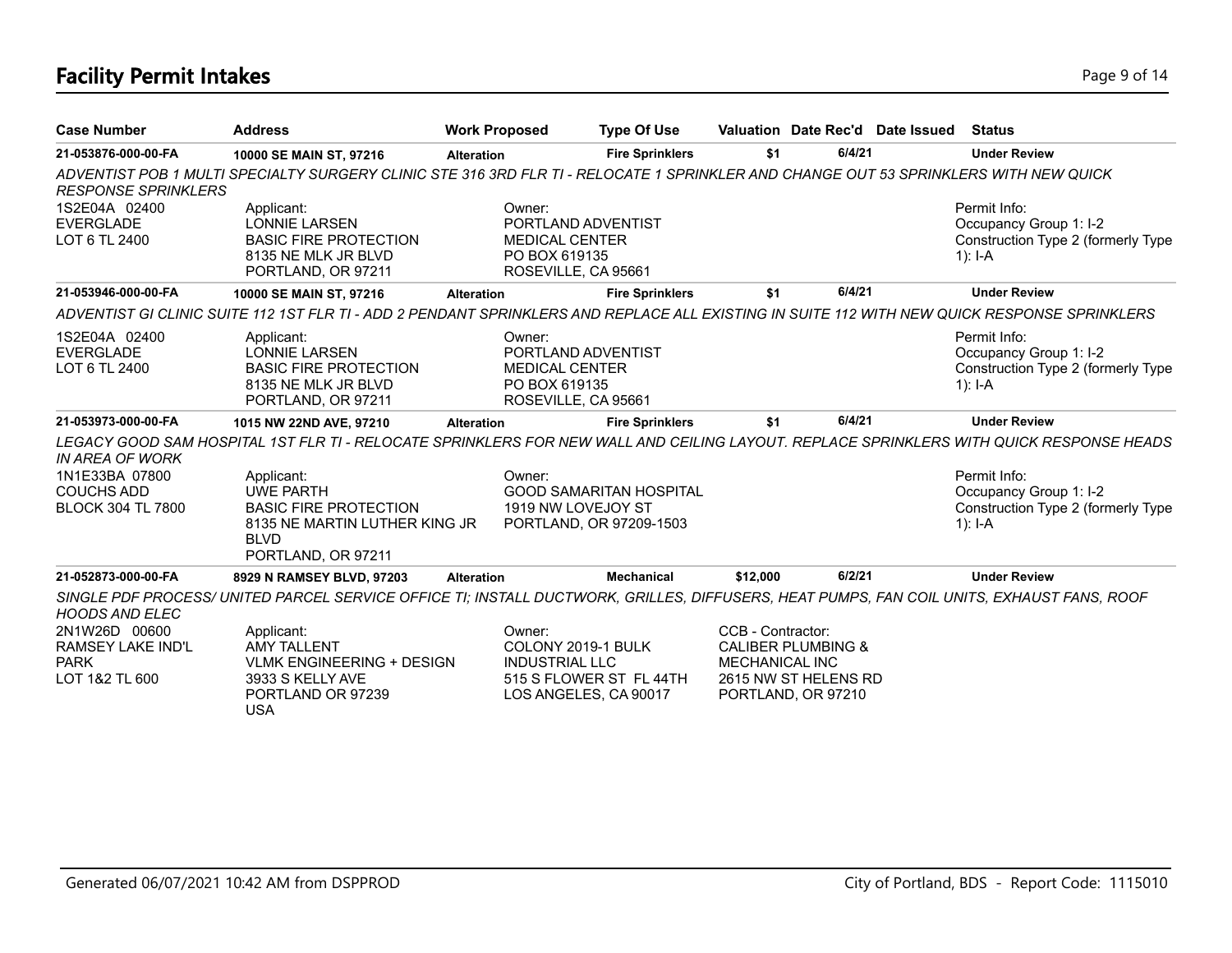## **Facility Permit Intakes** Page 10 of 14

| <b>Case Number</b>                                                       | <b>Address</b>                                                                                                       | <b>Work Proposed</b>                         | <b>Type Of Use</b>                                                                                                           |                                                             |                                                                       | Valuation Date Rec'd Date Issued | <b>Status</b>                                                                           |
|--------------------------------------------------------------------------|----------------------------------------------------------------------------------------------------------------------|----------------------------------------------|------------------------------------------------------------------------------------------------------------------------------|-------------------------------------------------------------|-----------------------------------------------------------------------|----------------------------------|-----------------------------------------------------------------------------------------|
| 21-053014-000-00-FA                                                      | 3161 SW PAVILION LOOP - Unit<br>MNP, 97201                                                                           | <b>Alteration</b>                            | <b>Mechanical</b>                                                                                                            | \$26,531                                                    | 6/2/21                                                                |                                  | <b>Under Review</b>                                                                     |
|                                                                          | SINGLE PDF PROCESS/OHSU MNP PROCEDURE RM 1433 TI; INSTALL DUCTWORK, GRILLES, TERMINAL UNIT, PIPING AND ELEC          |                                              |                                                                                                                              |                                                             |                                                                       |                                  |                                                                                         |
| 1S1E09 00500                                                             | Applicant:<br><b>NOLAN DOYLE</b><br>TOTAL MECHANICAL INC.<br>4857 NW LAKE ROAD, SUITE 300<br>CAMAS, WA 98607         | Owner:<br><b>RD</b>                          | OREGON STATE BOARD OF<br><b>HIGHER EDUCATION</b><br>3181 SW SAM JACKSON PARK CAMAS, WA 98607<br>PORTLAND, OR 97239-3011      | CCB - Contractor:                                           | TOTAL MECHANICAL INC<br>4857 NW LAKE ROAD SUITE 300                   |                                  |                                                                                         |
| 21-053257-000-00-FA                                                      | 308 SW 2ND AVE, 97204                                                                                                | <b>Alteration</b>                            | <b>Mechanical</b>                                                                                                            | \$56,000                                                    | 6/3/21                                                                |                                  | <b>Under Review</b>                                                                     |
|                                                                          | SINGLE PDF PROCESS/ PENTHOUSE HOT WATER BOILERS; REPLACE HOT WATER BOILERS AND ELEC                                  |                                              |                                                                                                                              |                                                             |                                                                       |                                  |                                                                                         |
| 1N1E34CD 04600                                                           | Applicant:<br><b>MATTHEW SHIREY</b><br><b>TCM CORP</b><br>4750 N CHANNEL<br>PORTLAND OR 97217                        | Owner:<br>PR BLOCK 300 LLC<br>308 SW 2ND AVE | PORTLAND, OR 97204-3402                                                                                                      | CCB - Contractor:<br><b>ENVISE INC</b><br>12131 WESTERN AVE | GARDON GROVE, CA 92841                                                |                                  |                                                                                         |
| 21-053367-000-00-FA                                                      | <b>500 NE MULTNOMAH ST, 97232</b>                                                                                    | <b>Alteration</b>                            | <b>Mechanical</b>                                                                                                            | \$530,344                                                   | 6/3/21                                                                |                                  | <b>Under Review</b>                                                                     |
|                                                                          | F35/KAISER PERMANENTE BLDG 2ND FLR TI; INSTALL DUCTWORK, GRILLES, DIFFUSERS, TERMINAL UNITS AND ELEC                 |                                              |                                                                                                                              |                                                             |                                                                       |                                  |                                                                                         |
| 1N1E35BB 02400<br><b>HOLLADAYS ADD</b><br>BLOCK 73&80 TL 2400            | Applicant:<br><b>NICOLE BEKKEN</b><br>INTERIOR ARCHITECTS, P.C.<br>1120 NW COUCH ST #450<br>PORTLAND, OR 97209       | Owner:<br>100                                | KAISER FOUNDATION HEALTH TOTAL MECHANICAL INC<br>PLAN OF THE NORTHWEST<br>500 NE MULTNOMAH ST STE<br>PORTLAND, OR 97232-2031 | CCB - Contractor:<br>CAMAS, WA 98607                        | 4857 NW LAKE ROAD SUITE 300                                           |                                  |                                                                                         |
| 21-053458-000-00-FA                                                      | 350 SW JEFFERSON ST, 97201                                                                                           | <b>Alteration</b>                            | <b>Mechanical</b>                                                                                                            | \$10,000                                                    | 6/3/21                                                                |                                  | <b>Under Review</b>                                                                     |
|                                                                          | SINGLE PDF PROCESS/WELLS FARGO HVAC UPGRADE, BASEMENT; INSTALL FAN COIL UNIT, CONDENSING UNIT, AND ELEC              |                                              |                                                                                                                              |                                                             |                                                                       |                                  |                                                                                         |
| 1S1E03BC 01600                                                           | Applicant:<br><b>ANN TRUONG</b><br>HUNTER-DAVISSON INC<br>1800 SE PERSHING ST<br>PORTLAND, OR 97202                  | Owner:<br>591 W PUTNAM AVE                   | SOF-XI WFP OWNER LLC<br>GREENWICH, CT 06830                                                                                  | CCB - Contractor:                                           | HUNTER DAVISSON INC<br>1800 SE PERSHING ST<br>PORTLAND, OR 97202-2338 |                                  |                                                                                         |
| 21-053489-000-00-FA                                                      | <b>1900 SW 4TH AVE - UNIT 2,</b>                                                                                     | <b>Alteration</b>                            | <b>Mechanical</b>                                                                                                            | \$80,000                                                    | 6/3/21                                                                |                                  | <b>Under Review</b>                                                                     |
|                                                                          | 97201<br>SINGLE PDF PROCESS/COP - PORTLAND HOUSING BUREAU, 7TH FL TI; RELOCATE EXISTING DIFFUSERS AND RETURN GRILLES |                                              |                                                                                                                              |                                                             |                                                                       |                                  |                                                                                         |
| 1S1E03CB 90001<br><b>URBAN CENTER</b><br>CONDOMINIUM<br>LOT <sub>2</sub> | Applicant:<br><b>RANDI SELLECK</b><br>CITY OF PORTLAND OMF<br><b>1120 SW 5TH AVE</b><br>PORTLAND, OR 97204           | Owner:<br><b>PSU</b><br>PO BOX 751 CPO       | <b>OREGON STATE HIGHER</b><br>EDUCATION ON BEHALF OF<br>PORTLAND, OR 97207-0751                                              | Primary Contractor:<br><b>TO BID</b>                        |                                                                       |                                  | Permit Info:<br>Occupancy Group 1: B<br>Construction Type 2 (formerly Type<br>$1$ : I-A |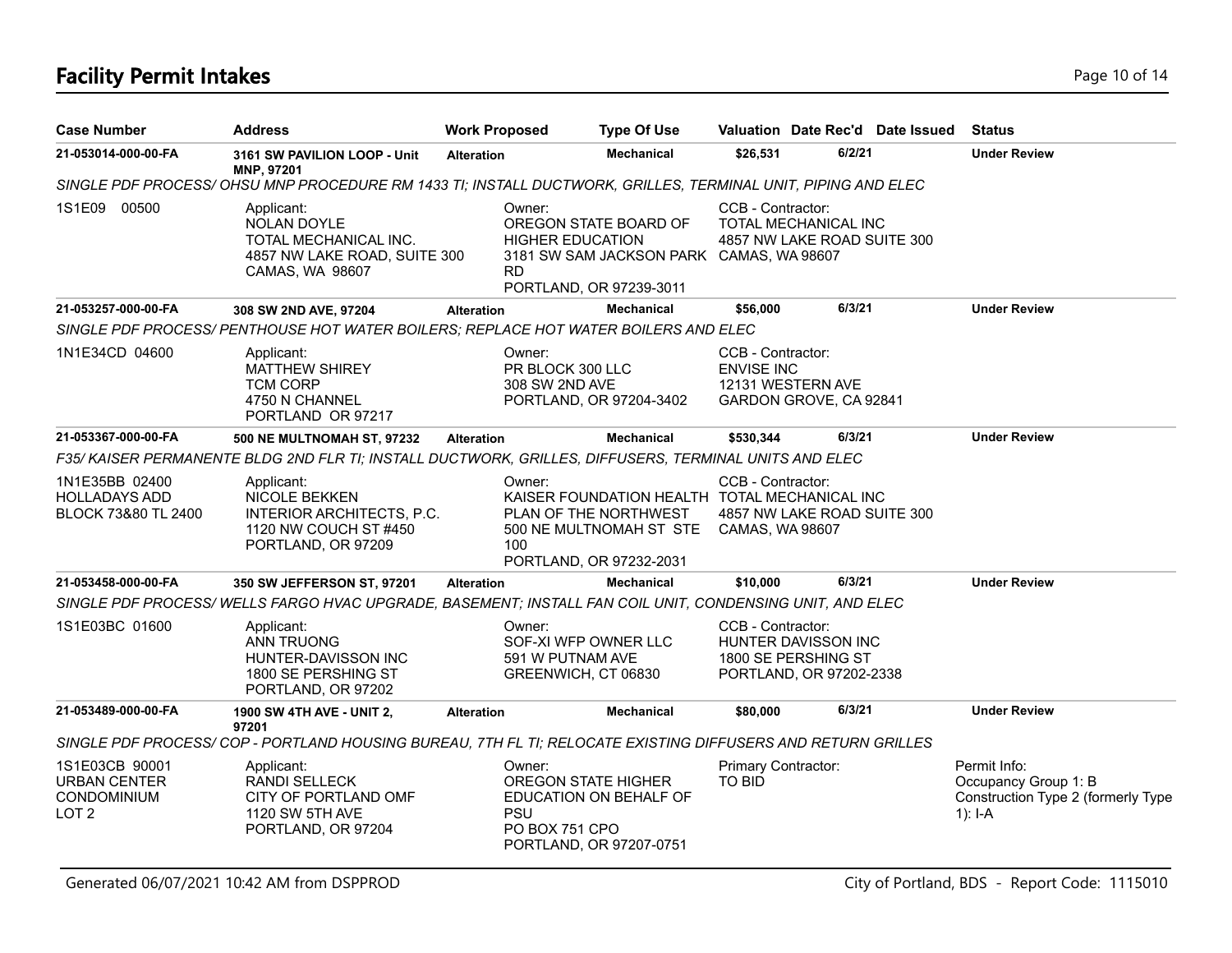## **Facility Permit Intakes** Page 11 of 14

| <b>Case Number</b>                                                                                | <b>Address</b>                                                                                                                                                                                                                                                                                                                                                                  | <b>Work Proposed</b>                          | <b>Type Of Use</b>                                                                                      |     |        | Valuation Date Rec'd Date Issued | Status                                                                                |
|---------------------------------------------------------------------------------------------------|---------------------------------------------------------------------------------------------------------------------------------------------------------------------------------------------------------------------------------------------------------------------------------------------------------------------------------------------------------------------------------|-----------------------------------------------|---------------------------------------------------------------------------------------------------------|-----|--------|----------------------------------|---------------------------------------------------------------------------------------|
| 21-053032-000-00-FA                                                                               | 705 N KILLINGSWORTH ST,<br>97217                                                                                                                                                                                                                                                                                                                                                | <b>Alteration</b>                             | Plumbing                                                                                                | \$0 | 6/2/21 |                                  | <b>Under Review</b>                                                                   |
| 1N1E15CD 12300                                                                                    | F26/ PCC CASCADE PSEB 1ST FLR TI; DEMO WALLS, NEW WALLS TO CREATE (SIMULATION SPACES) STORAGE RM, FLEX RESIDENCE RM, CONTROL RMS,<br>VESTIBULE AREA, HOSPITAL INPATIENT SIM RM, DEBRIEFING RMS, EMS CONTROL RM, FLEX SPACE, EMS AMBULANCE SIM RM, CEILING, FLOORING, FINISHES,<br>PLUMB AND ELEC, 3 sinks, 2 floor drains, 1 sewage ejector pump, 1 trap primer.                | Owner:<br><b>COLLEGE DIST</b><br>PO BOX 19000 | PORTLAND COMMUNITY<br>PORTLAND, OR 97280-0990                                                           |     |        |                                  | Permit Info:<br>Occupancy Group 1: B<br>Construction Type 2 (formerly Type<br>1): V-B |
| 21-053067-000-00-FA                                                                               | 1151 SW VERMONT ST, 97219                                                                                                                                                                                                                                                                                                                                                       | <b>Alteration</b>                             | <b>Plumbing</b>                                                                                         | \$0 | 6/2/21 |                                  | <b>Under Review</b>                                                                   |
| 1S1E16DC 03700<br>SECTION 16 1S 1E<br>TL 3700 14.15 ACRES                                         | F21/ RIEKE ELEMTARY SCHOOL REROOF & IMPROVEMENTS 3 BLDGS & ALL FLRS: BLDG 1, 2 & COVERED PLAY STRUCTURE, EXTERIOR - REROOF ALL<br>STRUCTURES, DEMO CHIMNEY, NEW ROOF HATCHES, REPLACE WINDOWS & NEW STOREFRONTS, REPLACE FACISA, SIDING; INTERIOR - MINOR REMODEL OF<br>BATHRMS, CORRIDORS/DOOR HARDWARE, NEW LADDER, CEILING, FLOORING, FINISHES, PLUMB AND ELEC, 16 RD, 12 OD | Owner:<br>PO BOX 3107                         | <b>SCHOOL DISTRICT NO 1</b><br>PORTLAND, OR 97208-3107                                                  |     |        |                                  |                                                                                       |
| 21-053114-000-00-FA                                                                               | 7700 SE REED COLLEGE PL,                                                                                                                                                                                                                                                                                                                                                        | <b>Alteration</b>                             | Plumbing                                                                                                | \$0 | 6/2/21 |                                  | <b>Under Review</b>                                                                   |
| 1S1E24DB 02900<br><b>EASTMORELAND</b><br>INC ALL VAC E 34TH ST W<br>OF & ADJ BLOCK 61<br>BLOCK 62 | 97202<br>F23/ DUNIWAY ELEMENTARY SCHOOL REROOF & IMPROVEMENTS ALL FLRS: EXTERIOR REROOF BUILDING, NEW HATCH, LADDERS, REMOVE CHIMNEY<br>STRUCTURE, NEW PLANTERS & SPLASH PAD, INTERIOR - MINOR REPAIR TO DOORS & HEADERS, CEILING, FLOORING, FINISHES, PLUMB AND ELEC, 5 RD, 3 OD                                                                                               | Owner:<br>PO BOX 3107                         | <b>SCHOOL DISTRICT NO 1</b><br>PORTLAND, OR 97208-3107                                                  |     |        |                                  |                                                                                       |
| 21-053419-000-00-FA                                                                               | 3161 SW PAVILION LOOP - Unit<br>MNP, 97201                                                                                                                                                                                                                                                                                                                                      | <b>Alteration</b>                             | Plumbing                                                                                                | \$0 | 6/3/21 |                                  | <b>Under Review</b>                                                                   |
|                                                                                                   | SINGLE PDF PROCESS/OHSU MNP PROCEDURE RM 1433 TI; REMODEL PROCEDURE RM, CEILING, FLOORING, FINISHES, PLUMB AND ELEC, 1 sink                                                                                                                                                                                                                                                     |                                               |                                                                                                         |     |        |                                  |                                                                                       |
| 1S1E09<br>00500                                                                                   |                                                                                                                                                                                                                                                                                                                                                                                 | Owner:<br>RD                                  | OREGON STATE BOARD OF<br><b>HIGHER EDUCATION</b><br>3181 SW SAM JACKSON PARK<br>PORTLAND, OR 97239-3011 |     |        |                                  |                                                                                       |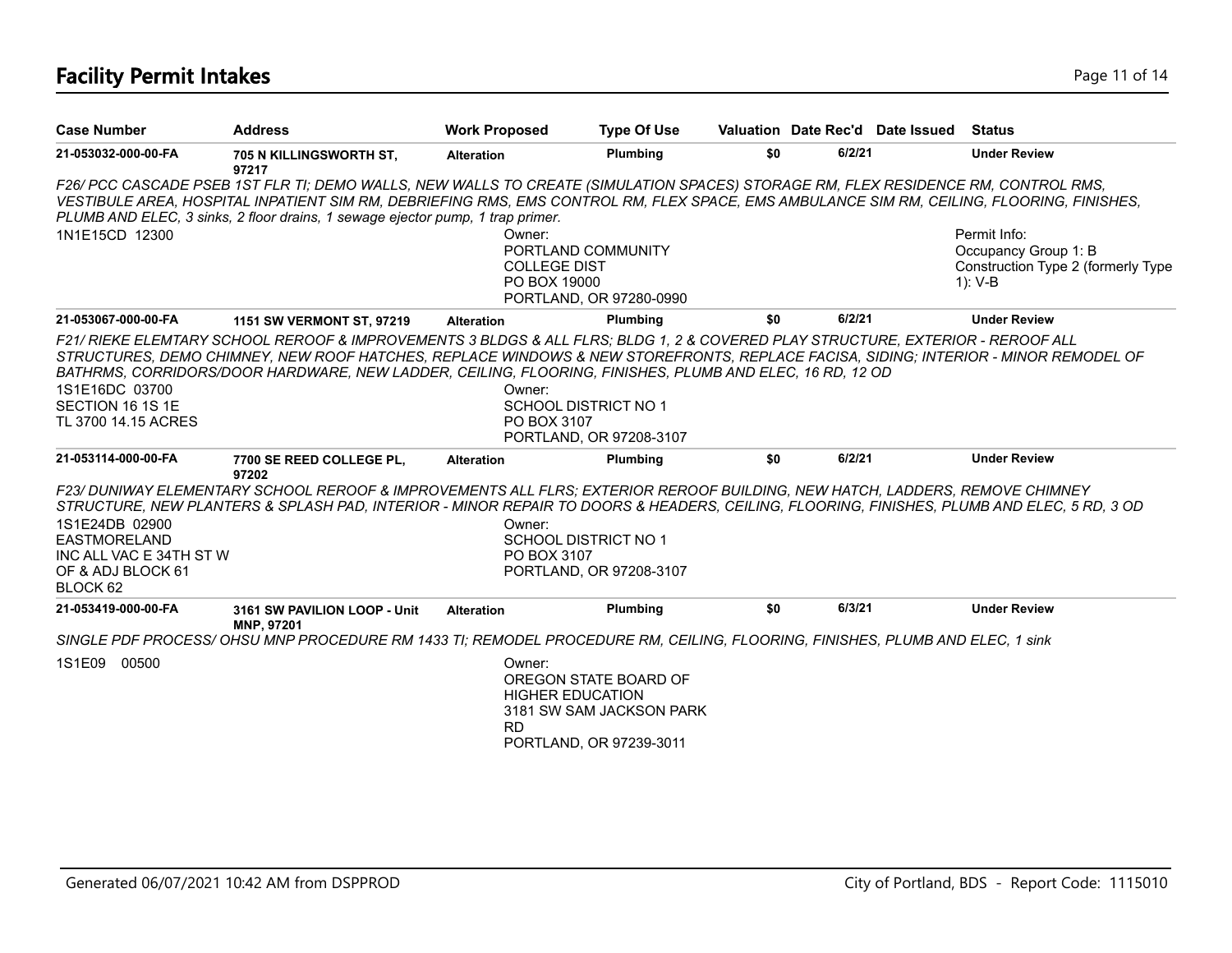## **Facility Permit Intakes** Page 12 of 14

| <b>Case Number</b>                                                   | <b>Address</b>                                                                                                                                                                                                                                                                             | <b>Work Proposed</b>                                  | <b>Type Of Use</b>                                |     |        | Valuation Date Rec'd Date Issued | <b>Status</b>                                                |
|----------------------------------------------------------------------|--------------------------------------------------------------------------------------------------------------------------------------------------------------------------------------------------------------------------------------------------------------------------------------------|-------------------------------------------------------|---------------------------------------------------|-----|--------|----------------------------------|--------------------------------------------------------------|
| 21-053462-000-00-FA                                                  | 530 SW 5TH AVE, 97204                                                                                                                                                                                                                                                                      | <b>Alteration</b>                                     | Plumbing                                          | \$0 | 6/3/21 |                                  | <b>Under Review</b>                                          |
| 1N1E34CD 09600                                                       | SINGLE PDF PROCESS/ MAXON COMPUTER, STE 1200 TI; DEMO WALLS, NEW WALLS TO CREATE STORAGE, SERVER RM, BREAK RM, CONFERENCE RM, OFFICE,<br>CEILING, FLOORING, FINISHES, PLUMB, AND ELEC, 1-Sink                                                                                              | Owner:                                                |                                                   |     |        |                                  | Permit Info:                                                 |
| <b>PORTLAND</b><br>BLOCK 63                                          |                                                                                                                                                                                                                                                                                            |                                                       | NRCF YEON OWNER LLC<br>50 CALIFORNIA ST #3000     |     |        |                                  | Occupancy Group 1: B Bank, Off.,<br>Med.Off., Pub.Bldg.      |
| LOT 5&6<br>HISTORIC PROPERTY,<br>POTENTIAL ADDITIONAL<br><b>TAX</b>  |                                                                                                                                                                                                                                                                                            | 4774                                                  | SAN FRANCISCO, CA 94111-                          |     |        |                                  | Construction Type 2 (formerly Type<br>1): $I-A$              |
| 21-053502-000-00-FA                                                  | 650 NE HOLLADAY ST, 97232                                                                                                                                                                                                                                                                  | <b>Alteration</b>                                     | Plumbing                                          | \$0 | 6/3/21 |                                  | <b>Under Review</b>                                          |
|                                                                      | SINGLE PDF PROCESS/ARNERICH MASSENA, 15TH FL TI; NEW TENANT - DEMO WALLS, NEW WALLS TO CREATE OFFICES, CONFERENCE RMS, WELLNESS RM,<br>OPEN OFFICE, FILE RM, SERVER RM, RECEPTION, CAFE, UPGRADE EXISTING RESTROOMS, CEILING, FLOORING, FINISHES, ELEC, AND PLUMB, 5 toilets, 2 urinals, 4 |                                                       |                                                   |     |        |                                  |                                                              |
| lavatories, 2 sinks, 1 dishwasher, 2 floor drains.<br>1N1E35BC 00400 |                                                                                                                                                                                                                                                                                            | Owner:                                                |                                                   |     |        |                                  | Permit Info:                                                 |
| <b>HOLLADAYS ADD</b>                                                 |                                                                                                                                                                                                                                                                                            | 600 HOLLADAY LIMITED                                  |                                                   |     |        |                                  | Occupancy Group 1: B Bank, Off.,                             |
| BLOCK 82                                                             |                                                                                                                                                                                                                                                                                            | <b>PARTNERSHIP</b>                                    |                                                   |     |        |                                  | Med.Off., Pub.Bldg.                                          |
| <b>LOT 1-3</b>                                                       |                                                                                                                                                                                                                                                                                            |                                                       | 1211 SW 5TH AVE STE 2230                          |     |        |                                  | Construction Type 2 (formerly Type                           |
| INC PT VAC ST LOT 4&5,<br><b>LOT 6-8</b>                             |                                                                                                                                                                                                                                                                                            | PORTLAND, OR 97204                                    |                                                   |     |        |                                  | 1): $I-A$                                                    |
| 21-053527-000-00-FA                                                  | 8929 N RAMSEY BLVD, 97203                                                                                                                                                                                                                                                                  | <b>Alteration</b>                                     | Plumbing                                          | \$0 | 6/3/21 |                                  | <b>Under Review</b>                                          |
| 2N1W26D 00600<br><b>RAMSEY LAKE IND'L</b><br>PARK<br>LOT 1&2 TL 600  | SINGLE PDF PROCESS/UNITED PARCEL SERVICE OFFICE TI; EXPAND OFFICE SPACE, CHANGE OF OCCUPANCY FROM S TO B, NEW WALLS TO CREATE<br>CONFERENCE RM, BREAKRM, OFFICES, STORAGE RM, BATHRM, CEILING, FLOORING, FINISHES, PLUMB AND ELEC, 1 L-1, 1 WC-1                                           | Owner:<br>COLONY 2019-1 BULK<br><b>INDUSTRIAL LLC</b> | 515 S FLOWER ST FL 44TH<br>LOS ANGELES, CA 90017  |     |        |                                  |                                                              |
| 21-053540-000-00-FA                                                  | 3161 SW PAVILION LOOP - Unit<br>MNP, 97201                                                                                                                                                                                                                                                 | <b>Alteration</b>                                     | Plumbing                                          | \$0 | 6/3/21 |                                  | <b>Under Review</b>                                          |
|                                                                      | SINGLE PDF PROCESS/OHSU MULTNOMAH PAVILION 3RD FLR TI; MINOR DEMO, MINOR REMODEL OFFICES, HUDDLE RMS, SHARED WORK RMS, CONFERENCE RM,<br>BREAKRM, BATHRM, CEILING, FLOORING, FINISHES, PLUMB AND ELEC, 1 WC, 1 LV1, 1 FD, 4 cap existing plumbing                                          |                                                       |                                                   |     |        |                                  |                                                              |
| 1S1E09 00500                                                         |                                                                                                                                                                                                                                                                                            | Owner:<br><b>HIGHER EDUCATION</b><br><b>RD</b>        | OREGON STATE BOARD OF<br>3181 SW SAM JACKSON PARK |     |        |                                  |                                                              |
|                                                                      |                                                                                                                                                                                                                                                                                            |                                                       | PORTLAND, OR 97239-3011                           |     |        |                                  |                                                              |
| Total # of FA Alteration permit intakes: 53                          |                                                                                                                                                                                                                                                                                            |                                                       |                                                   |     |        |                                  | Total valuation of FA Alteration permit intakes: \$8,413,885 |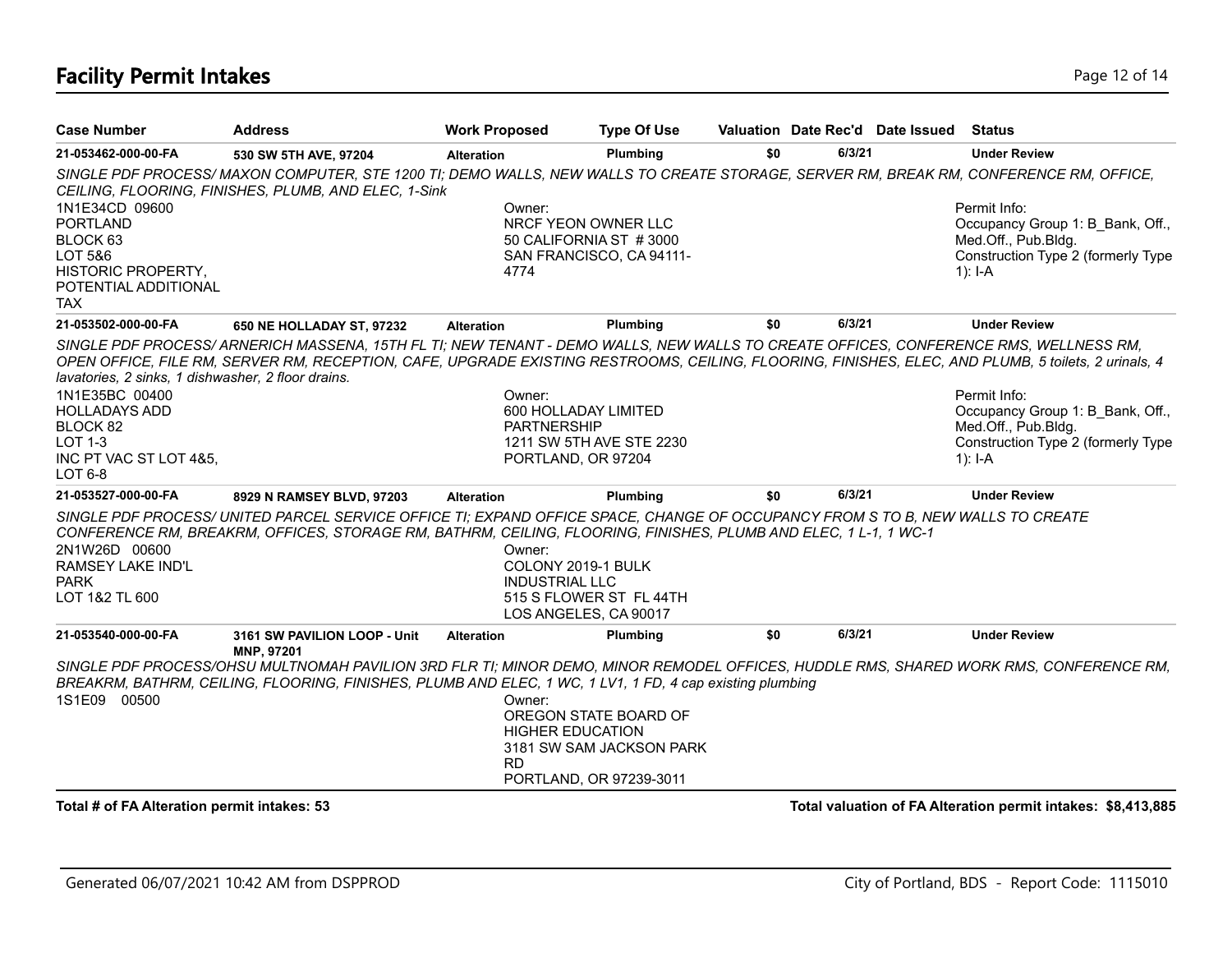### **Facility Permit Intakes** Page 13 of 14

| <b>Case Number</b>                                                                           | <b>Address</b>                                                                                                                                                             | <b>Work Proposed</b>                                                           | <b>Type Of Use</b>                         |                                                                                                                                              |        | Valuation Date Rec'd Date Issued Status |                                                                                           |
|----------------------------------------------------------------------------------------------|----------------------------------------------------------------------------------------------------------------------------------------------------------------------------|--------------------------------------------------------------------------------|--------------------------------------------|----------------------------------------------------------------------------------------------------------------------------------------------|--------|-----------------------------------------|-------------------------------------------------------------------------------------------|
| Total # of Facility Permit intakes: 53                                                       |                                                                                                                                                                            |                                                                                |                                            |                                                                                                                                              |        |                                         | Total valuation of Facility Permit intakes: \$8,413,885                                   |
| 20-124057-DFS-11-MG                                                                          | 7000 NE AIRPORT WAY, 97218                                                                                                                                                 | <b>Addition</b>                                                                | Assembly                                   | \$45,000                                                                                                                                     | 6/3/21 |                                         | <b>Under Review</b>                                                                       |
|                                                                                              | T CORE - DFS-11 to STR-02 - Seismic restraint of HVAC pipe supports in E-Ticketing AHU                                                                                     |                                                                                |                                            |                                                                                                                                              |        |                                         |                                                                                           |
| 1N2E08B 00400<br>SECTION 08 1N 2E<br>TL 400 7.39 ACRES<br>SEE SUB ACCOUNTS                   | Applicant:<br><b>MIKE COYLE</b><br><b>FASTER PERMITS</b><br>2000 SW 1ST AVE, STE 420<br>PORTLAND, OR 97201                                                                 | Owner:<br>PORT OF PORTLAND<br>PO BOX 3529<br>PORTLAND, OR 97208-3529           |                                            | CCB - Contractor:<br>HOFFMAN SKANSKA LLC<br>389 INTERPACE PARKWAY 5TH<br><b>FLOOR</b><br>PARSIPPANY, NJ 07054                                |        |                                         |                                                                                           |
| Total # of MG Addition permit intakes: 1                                                     |                                                                                                                                                                            |                                                                                |                                            |                                                                                                                                              |        |                                         | Total valuation of MG Addition permit intakes: \$45,000                                   |
| 19-214942-DFS-14-MG                                                                          | 1140 SW WASHINGTON ST,<br>97205                                                                                                                                            | <b>New Construction</b>                                                        | Apartments/Con<br>dos (3 or more<br>units) | \$500                                                                                                                                        | 6/1/21 |                                         | <b>Under Review</b>                                                                       |
|                                                                                              | 11W - DFS-14- Hangers and Supports for Electrical Systems for Busway and Switchgear                                                                                        |                                                                                |                                            |                                                                                                                                              |        |                                         |                                                                                           |
| 1N1E33DD 02200                                                                               | Applicant:<br>STEPHANIE BOULTINGHOUSE<br><b>EC ELECTRIC</b><br>2121 NW THURMAN ST<br>PORTLAND, OR 97210                                                                    | Owner:<br>LOT-306 LLC<br>920 SW 6TH AVE #223<br>PORTLAND, OR 97204             |                                            | CCB - Contractor:<br><b>BRIAN SABOM</b><br><b>TURNER CONSTRUCTION</b><br><b>COMPANY</b><br>1155 SW MORRISON ST STE 600<br>PORTLAND, OR 97205 |        |                                         |                                                                                           |
|                                                                                              | Total # of MG New Construction permit intakes: 1                                                                                                                           |                                                                                |                                            |                                                                                                                                              |        |                                         | Total valuation of MG New Construction permit intakes: \$500                              |
|                                                                                              | Total # of Major Project Groups Permit intakes: 2                                                                                                                          |                                                                                |                                            |                                                                                                                                              |        |                                         | Total valuation of Major Project Groups Permit intakes: \$45,500                          |
| 21-052759-000-00-SD                                                                          | 6037 NE SIMPSON ST, 97218<br>SINGLE PDF - SITE IMPROVEMENTS TO INCLUDE GRADING, LANDSCAPING, CONC. PATH, CURB CUT AND UTILITIES **WITH 21-052738/41/43/46/48/50/53/54-RS** | Multiple Dwellings/Single Existing<br><b>Lot Improvements</b>                  | <b>Residential Site</b>                    | \$50,000                                                                                                                                     | 6/3/21 |                                         | <b>Under Review</b>                                                                       |
| 1N2E18DD 01000<br><b>KILLINGSWORTH</b><br><b>GARDENS</b><br><b>BLOCK2</b><br>E 50' OF LOT 21 | Applicant:<br><b>SHAWN WEBBER</b><br><b>LOOK CONSTRUCTION LLC</b><br>7295 SW STEWART ST<br>PORTLAND, OR 97223                                                              | Owner:<br>URBAN RENOVATIONS LLC<br>4636 S KELLY AVE<br>PORTLAND, OR 97239-4220 |                                            | CCB - Contractor:<br><b>LOOK CONSTRUCTION LLC</b><br>7295 SW STEWART ST<br>PORTLAND, OR 97223                                                |        |                                         |                                                                                           |
|                                                                                              | Total # of SD Multiple Dwellings/Single Lot Improvements permit intakes: 1                                                                                                 |                                                                                |                                            |                                                                                                                                              |        |                                         | Total valuation of SD Multiple Dwellings/Single Lot Improvements permit intakes: \$50,000 |
| Total # of Site Development Permit intakes: 1                                                |                                                                                                                                                                            |                                                                                |                                            |                                                                                                                                              |        |                                         | Total valuation of Site Development Permit intakes: \$50,000                              |